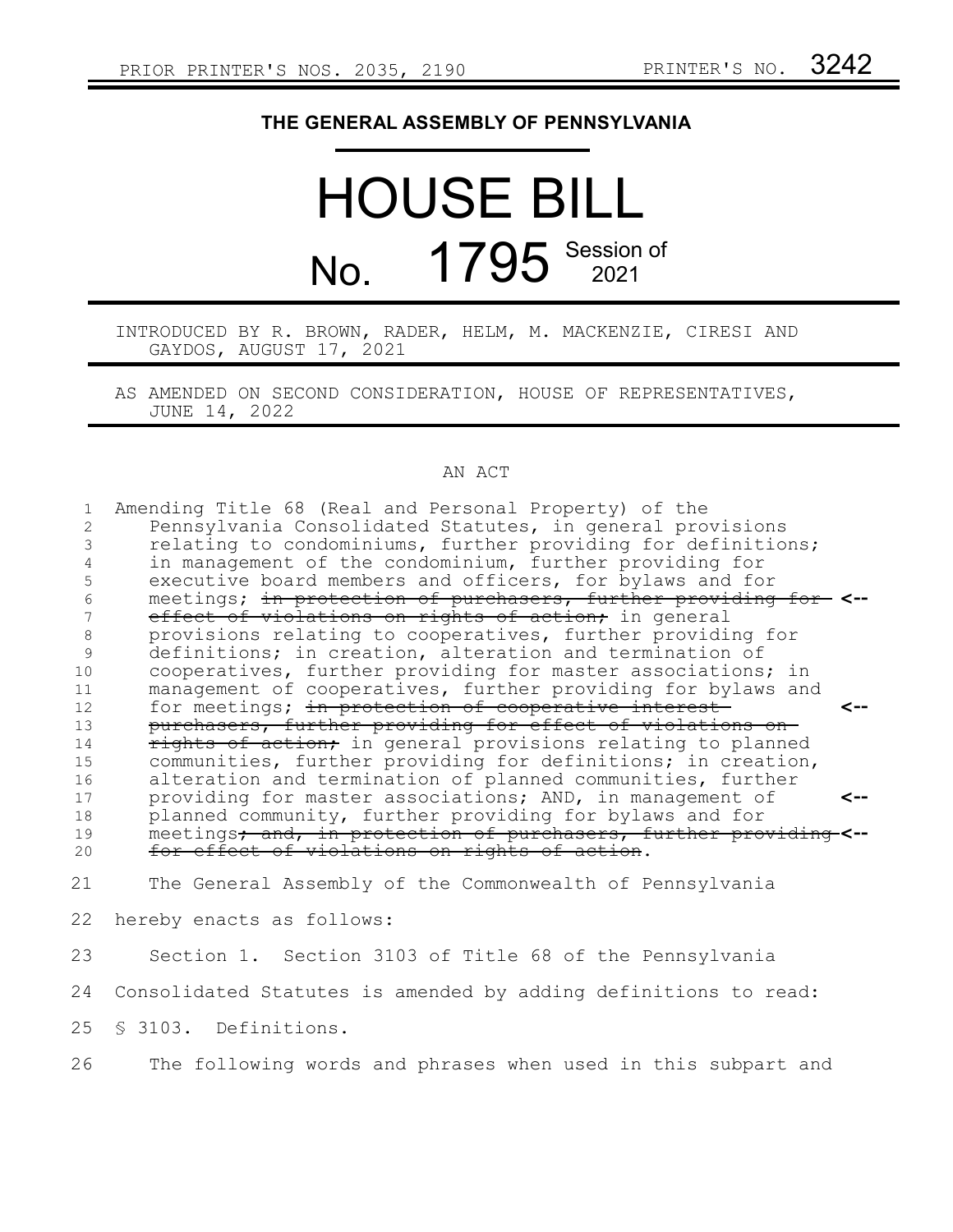in the declaration and bylaws shall have the meanings given to them in this section unless specifically provided otherwise or unless the context clearly indicates otherwise: \* \* \* "Independent reviewer." A person who is selected by the declarant or a majority of the unit owners of a condominium and satisfies all of the following: (1) Holds a certificate issued by the Commonwealth as a certified public accountant, is licensed to practice law in this Commonwealth or is a vote management system. (2) Is not a unit owner, directly or indirectly. (3) Has no IMMEDIATE family relationship with the declarant, a unit owner or a condominium manager. (4) Has no financial interest shared with the declarant, a unit owner or a condominium manager. (5) If compensated by the declarant, a director, the association or a condominium manager, has disclosed the terms of the compensation to all unit owners AT A SCHEDULED MEETING.  $\star$   $\hspace{0.1cm} \star$   $\hspace{0.1cm} \star$ "Vote management system." A third-party vendor who operates a digital or subscription service that securely manages the conduct of elections and voting procedures. \* \* \* Section 2. Section 3303(d) and (e) of Title 68 are amended and the section is amended by adding a subsection to read: § 3303. Executive board members and officers. \* \* \* (d) Election of members during transfer of declarant control.-- 30**<-- <--** 1 2 3 4 5 6 7 8 9 10 11 12 13 14 15 16 17 18 19 20 21 22 23 24 25 26 27 28 29

20210HB1795PN3242 - 2 -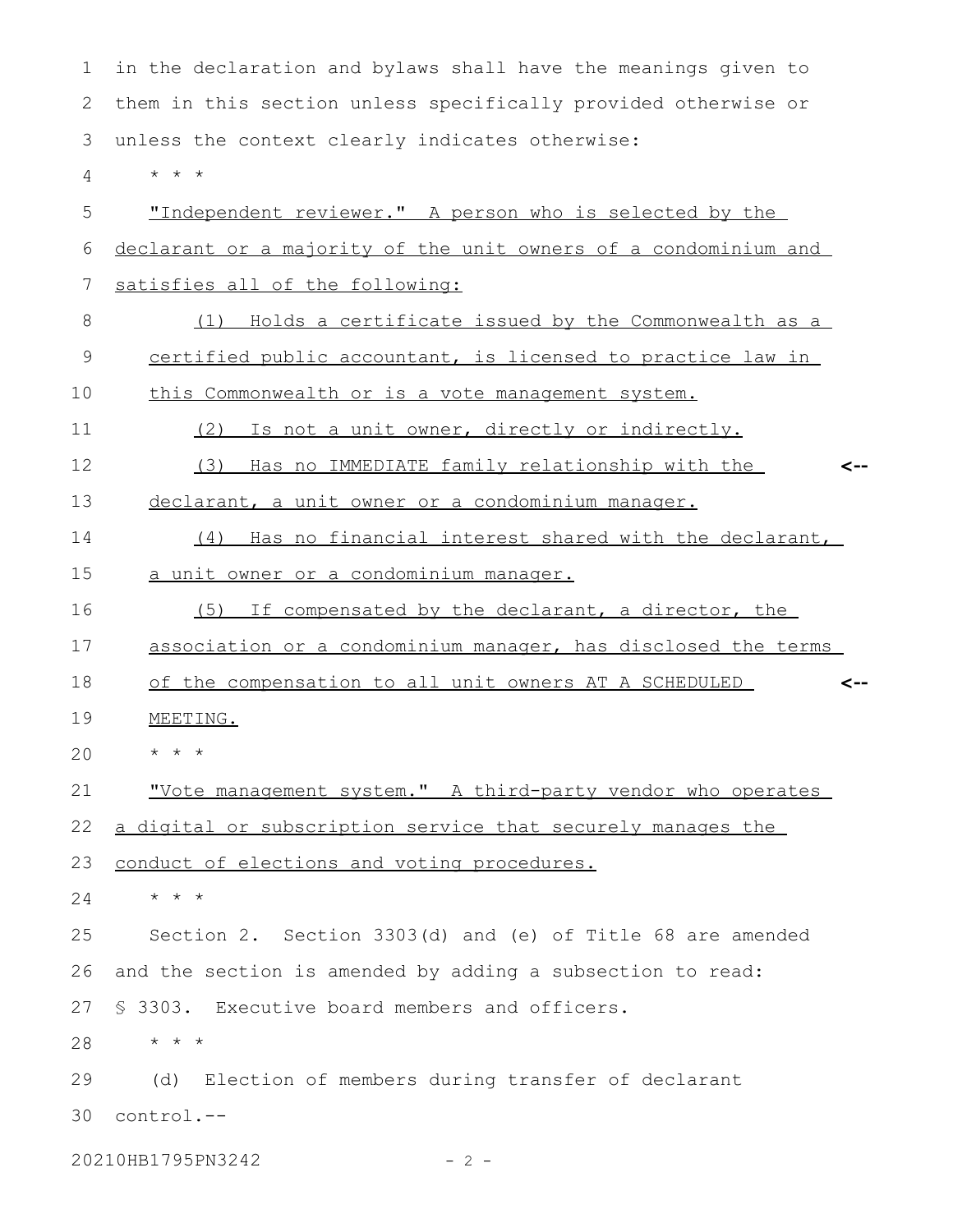(1) Not later than 60 days after conveyance of 25% of the units to unit owners other than a declarant, not less than 25% of the members of the executive board shall be elected by unit owners other than the declarant. 1 2 3 4

(2) Not later than 60 days after conveyance of 50% of the units to unit owners other than a declarant, not less than 33 1/3% of the members of the executive board shall be elected by unit owners other than the declarant. 5 6 7 8

(3) A vote by a unit owner must be submitted by the unit owner to an independent reviewer who shall tally the results of the election and certify the results to the declarant, the executive board and unit owners. IN ORDER TO BE ELIGIBLE TO **<--** VOTE IN THE ELECTION, A UNIT OWNER SHALL BE IN GOOD STANDING WITH THE ASSOCIATION. IF A THIRD-PARTY VENDOR CONDUCTS THE ELECTION, THE EXECUTIVE BOARD MAY PRESENT THE OFFICIAL ELECTION RESULTS BASED ON THE CERTIFIED ELECTION REPORT FROM THE INDEPENDENT REVIEWER AT A MEETING OF THE UNIT OWNERS AND SHALL ENTER THE RESULTS IN THE MEETING RECORDS. THE EXECUTIVE BOARD SHALL ENSURE THAT ALL MAILINGS RELATING TO THE ELECTION USE THE RETURN ADDRESS OF THE THIRD-PARTY VENDOR THAT CONDUCTS THE ELECTION. All votes by unit owners under this paragraph shall be submitted to the independent reviewer in either an electronic or a paper format. The interchangeable submission of votes by unit owners in an electronic and a paper format in the same election shall be prohibited. IF VOTES ARE SUBMITTED IN AN ELECTRONIC FORMAT, THE ASSOCIATION SHALL PROVIDE REASONABLE ACCOMMODATIONS TO A UNIT OWNER WHO DOES NOT HAVE ACCESS TO ELECTRONIC MEANS TO SUBMIT THE UNIT OWNER'S VOTE. This paragraph shall only apply to a condominium with at least 100 units. If a condominium has **<-- <--** 9 10 11 12 13 14 15 16 17 18 19 20 21 22 23 24 25 26 27 28 29 30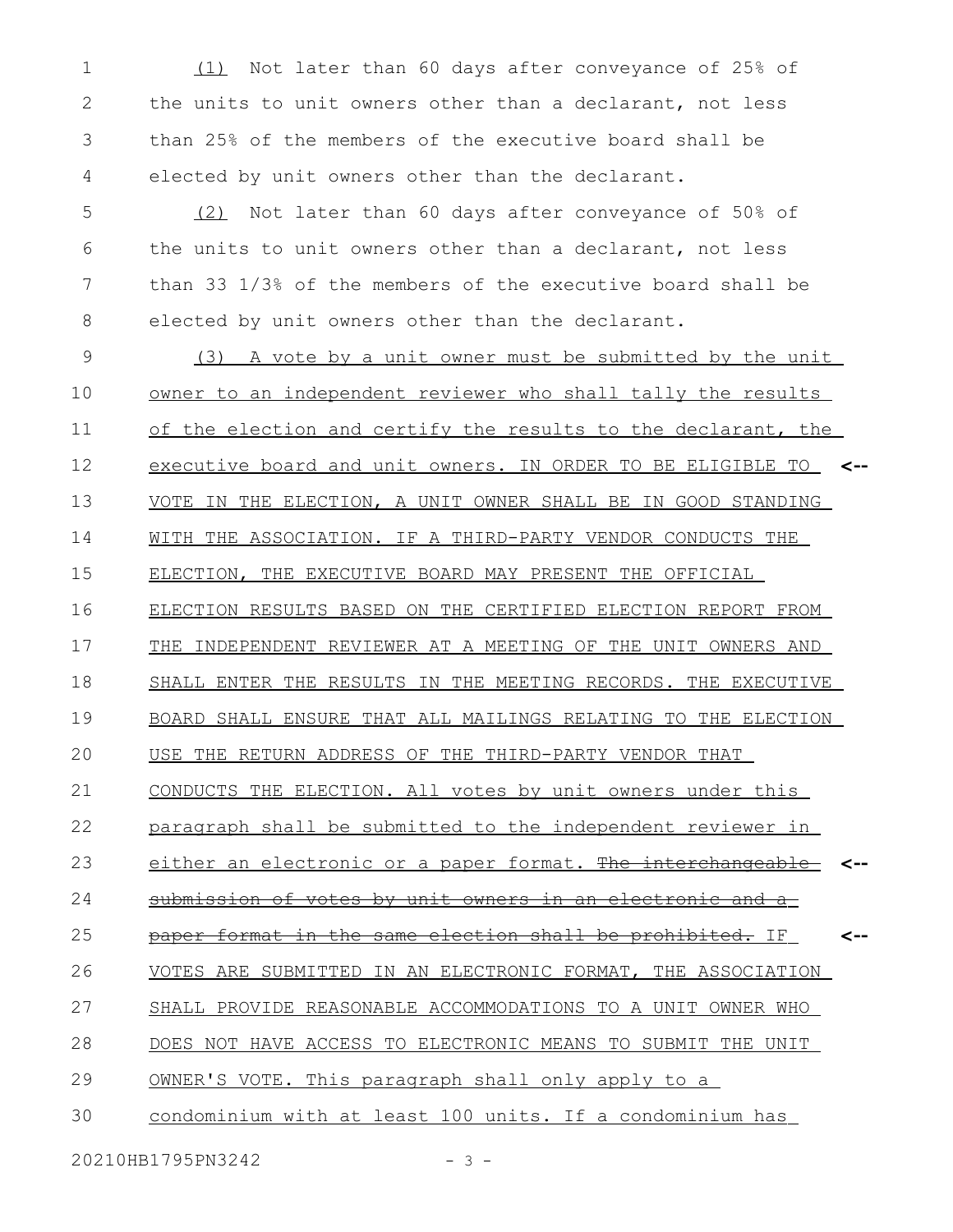more than 100 units and less than 500 units, the association may opt out of the requirements under this paragraph by amending the association's bylaws in accordance with section **<--** 3306 (relating to bylaws) A MAJORITY VOTE OF UNIT OWNERS. (e) Election of members and officers following declarant control.-- **<--** 1 2 3 4 5 6

(1) Not later than the termination of any period of declarant control, the unit owners shall elect an executive board of at least three members at least a majority of whom must be unit owners, except that the executive board may consist of two members, both of whom must be unit owners, if the condominium consists of two units. The executive board shall elect the officers. The persons elected shall take office upon election. 7 8 9 10 11 12 13 14

(2) In the event that the election of the executive board by the unit owners fails to take place not later than the termination of a period of declarant control as provided in this section, then a special meeting of the unit owners may be called for such purpose by any member of the executive board elected by the unit owners or, if there is no such member of the executive board, the unit owners entitled to cast at least 10% of the votes in the association. 15 16 17 18 19 20 21 22

(3) A vote by a unit owner must be submitted by the unit owner to an independent reviewer who shall tally the results of the election and certify the results to the executive board and unit owners. IN ORDER TO BE ELIGIBLE TO VOTE IN THE **<--** ELECTION, A UNIT OWNER SHALL BE IN GOOD STANDING WITH THE ASSOCIATION. IF A THIRD-PARTY VENDOR CONDUCTS THE ELECTION, THE EXECUTIVE BOARD MAY PRESENT THE OFFICIAL ELECTION RESULTS BASED ON THE CERTIFIED ELECTION REPORT FROM THE INDEPENDENT 23 24 25 26 27 28 29 30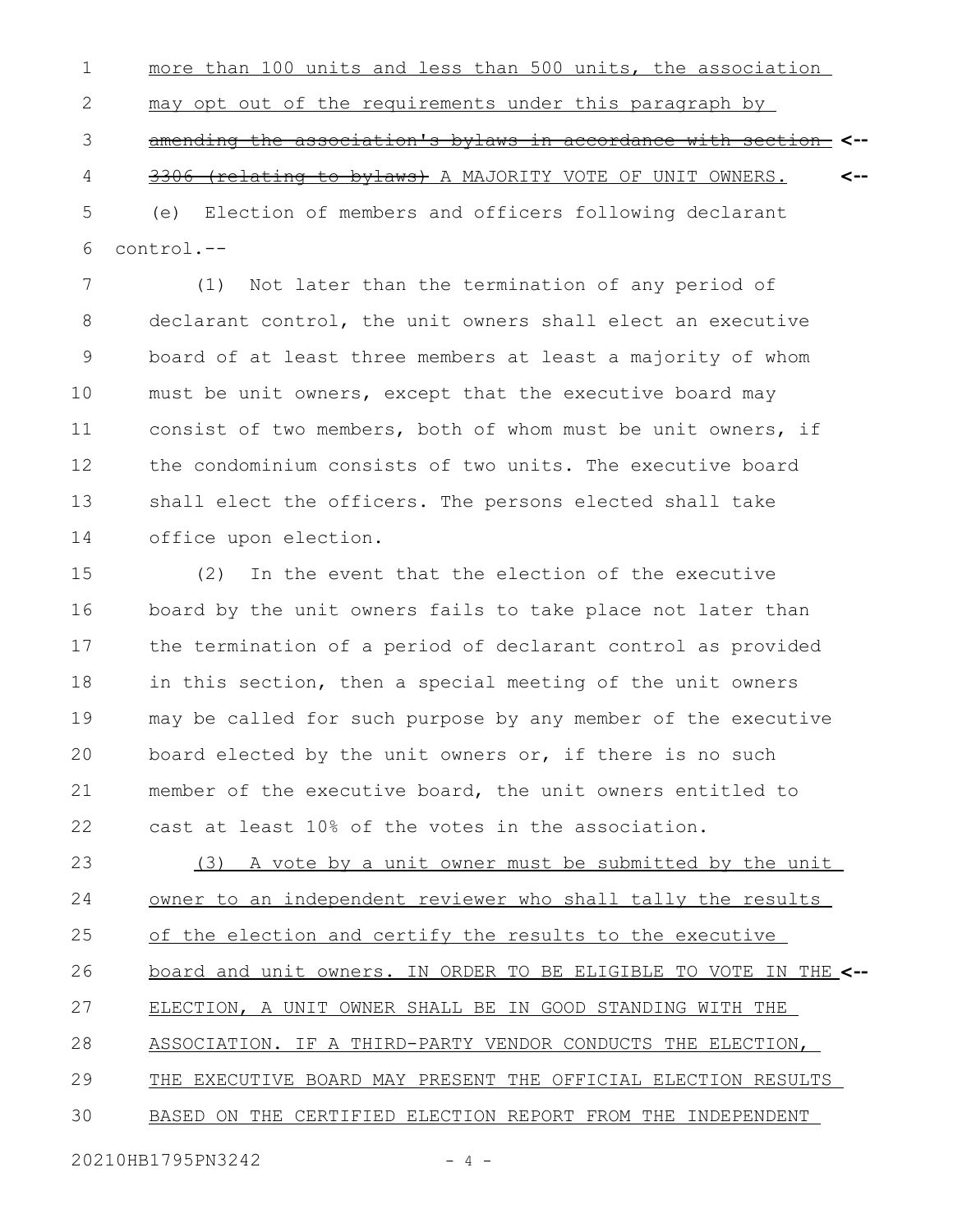| $\mathbf 1$ | REVIEWER AT A MEETING OF THE UNIT OWNERS AND SHALL ENTER THE      |
|-------------|-------------------------------------------------------------------|
| 2           | RESULTS IN THE MEETING RECORDS. THE EXECUTIVE BOARD SHALL         |
| 3           | ENSURE THAT ALL MAILINGS RELATING TO THE ELECTION USE THE         |
| 4           | RETURN ADDRESS OF THE THIRD-PARTY VENDOR THAT CONDUCTS THE        |
| 5           | ELECTION. All votes by unit owners under this paragraph shall     |
| 6           | be submitted to the independent reviewer in either an             |
| 7           | electronic or a paper format. The interchangeable submission <--  |
| 8           | of votes by unit owners in an electronic and a paper format       |
| 9           | the same election shall be prohibited. IF VOTES ARE<br><--        |
| 10          | SUBMITTED IN AN ELECTRONIC FORMAT, THE ASSOCIATION SHALL          |
| 11          | PROVIDE REASONABLE ACCOMMODATIONS TO A UNIT OWNER WHO DOES        |
| 12          | NOT HAVE ACCESS TO ELECTRONIC MEANS TO SUBMIT THE UNIT            |
| 13          | OWNER'S VOTE. This paragraph shall only apply to a                |
| 14          | condominium with at least 100 units. If a condominium has         |
| 15          | more than 100 units and less than 500 units, the association      |
| 16          | may opt out of the requirements under this paragraph by           |
| 17          | amending the association's bylaws in accordance with section      |
| 18          | 3306 BY A MAJORITY VOTE OF UNIT OWNERS.<br><--                    |
| 19          | $\star$<br>$\star$<br>$\star$                                     |
| 20          | (g) Penalties. - A person who attempts to interfere with the <--  |
| 21          | votes or election process under subsection (d) or (e) is quilty   |
| 22          | of a misdemeanor of the first degree and, upon conviction, shall  |
| 23          | be sentenced to pay a fine not exceeding \$10,000 or to undergo-  |
| 24          | imprisonment of not more than five years, or both, in the-        |
| 25          | discretion of the court.                                          |
| 26          | Section 3. Sections $3306(a)$ (6), $3308$ and $3412$ of Title 68- |
| 27          | <del>are amended to read:</del>                                   |
| 28          | (G) REMOVAL OF MEMBER OF EXECUTIVE BOARD.--NOTWITHSTANDING <--    |
| 29          | ANY PROVISION OF THE DECLARATION OR BYLAWS TO THE CONTRARY, THE   |
| 30          | UNIT OWNERS, BY A TWO-THIRDS VOTE OF ALL PERSONS PRESENT AND      |
|             |                                                                   |

20210HB1795PN3242 - 5 -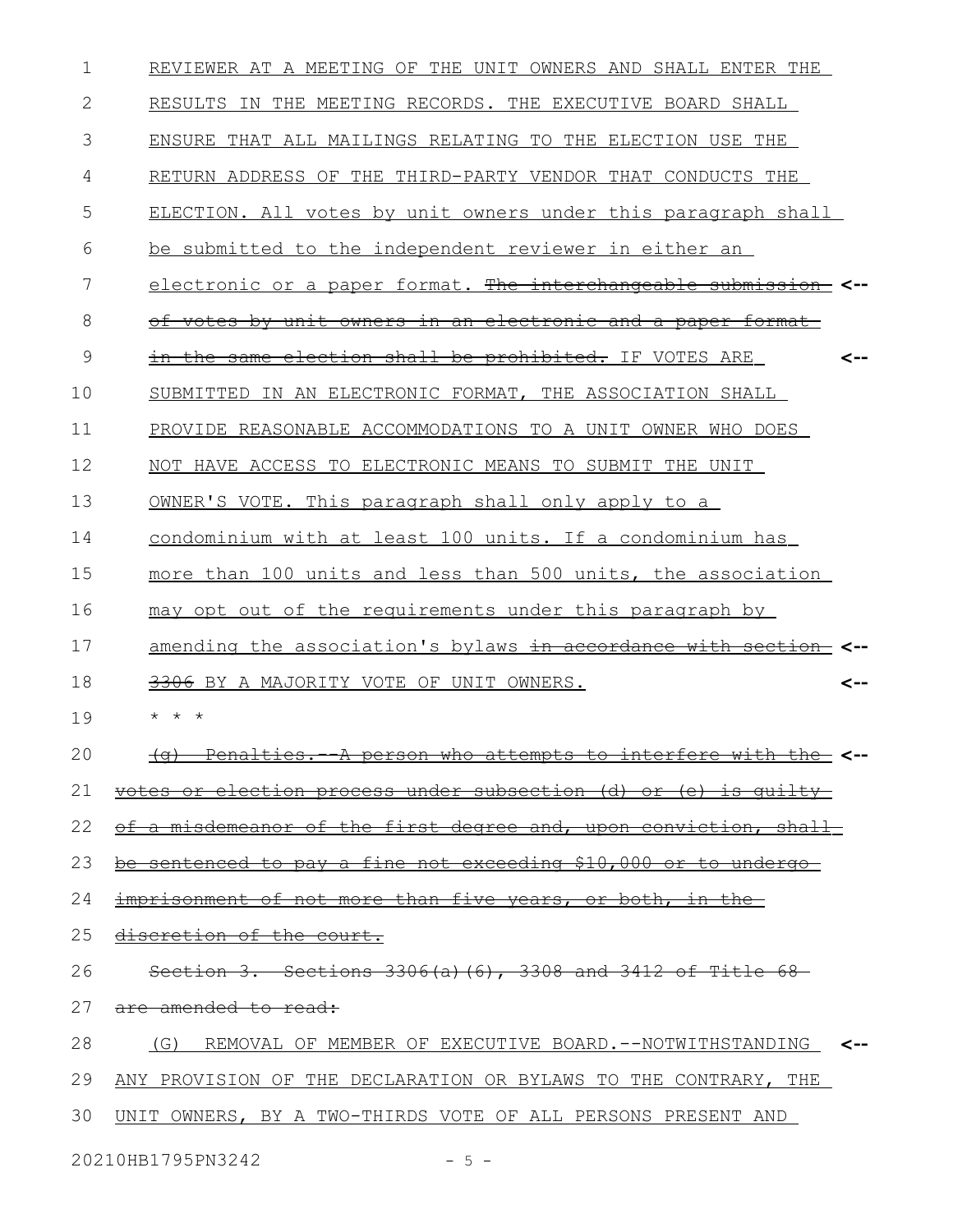| 1  | ENTITLED TO VOTE AT ANY MEETING OF THE UNIT OWNERS AT WHICH A                     |     |
|----|-----------------------------------------------------------------------------------|-----|
| 2  | QUORUM IS PRESENT, MAY REMOVE ANY MEMBER OF THE EXECUTIVE BOARD                   |     |
| 3  | WITH OR WITHOUT CAUSE, OTHER THAN A MEMBER APPOINTED BY THE                       |     |
| 4  | DECLARANT, PROVIDED NOTICE OF THE INTENTION TO REMOVE A MEMBER                    |     |
| 5  | OF THE EXECUTIVE BOARD IS GIVEN WITH THE NOTICE OF THE MEETING                    |     |
| 6  | AT WHICH SUCH REMOVAL IS CONSIDERED.                                              |     |
| 7  | SECTION 3. SECTIONS 3306(A)(3) AND (6) AND 3308 OF TITLE 68                       |     |
| 8  | ARE AMENDED TO READ:                                                              |     |
| 9  | \$ 3306. Bylaws.                                                                  |     |
| 10 | Mandatory provisions.--The bylaws of the association<br>(a)                       |     |
| 11 | must provide for:                                                                 |     |
| 12 | $\star$ $\star$ $\star$                                                           |     |
| 13 | (3)<br>THE QUALIFICATIONS, POWERS AND DUTIES, TERMS OF                            |     |
| 14 | OFFICE AND MANNER OF ELECTING EXECUTIVE BOARD MEMBERS AND                         |     |
| 15 | OFFICERS AND REMOVING EXECUTIVE BOARD MEMBERS AND OFFICERS                        |     |
| 16 | UNDER SECTION 3303(G) (RELATING TO EXECUTIVE BOARD MEMBERS                        |     |
| 17 | AND OFFICERS) AND FILLING VACANCIES.                                              |     |
| 18 | $\star$ $\star$<br>$\star$                                                        |     |
| 19 | (6)<br>The method of amending the bylaws. The following                           |     |
| 20 | apply:                                                                            |     |
| 21 | (i) The bylaws may be amended only by vote, VOTE BY <--                           |     |
| 22 | PROXY or agreement of unit owners of units to which at                            |     |
| 23 | least:                                                                            |     |
| 24 | <u>(A) fifty-one percent of the votes in the-</u>                                 | <-- |
| 25 | association is allocated as provided under section                                |     |
| 26 | (relating to allocation of common element-                                        |     |
| 27 | <del>-liabilities)</del> ARE <b>&lt;--</b><br>interests, votes and common expense |     |
| 28 | COLLECTED FROM UNIT OWNERS IN PERSON, ELECTRONICALLY                              |     |
| 29 | OR BY ABSENTEE BALLOT;                                                            |     |
| 30 | (B) any larger majority as specified in the                                       |     |
|    |                                                                                   |     |

20210HB1795PN3242 - 6 -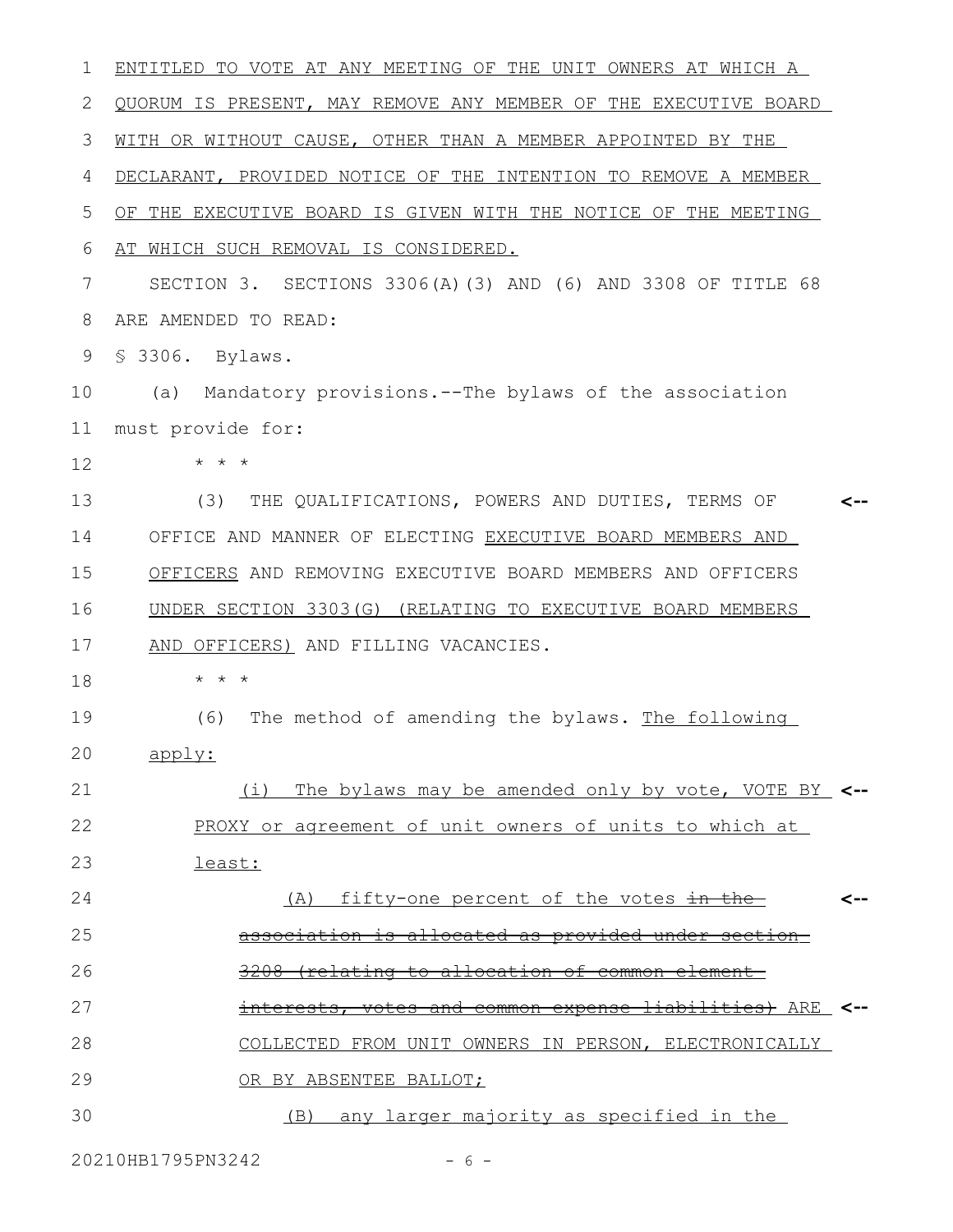| $\mathbf 1$    | bylaws; or                                                           |     |
|----------------|----------------------------------------------------------------------|-----|
| $\overline{2}$ | (C) a smaller number as specified in the bylaws                      |     |
| 3              | if all of the units are restricted exclusively to                    |     |
| 4              | nonresidential use.                                                  |     |
| 5              | (i)<br>The vote may be taken only at a scheduled                     |     |
| 6              | meeting as provided under section 3308 (relating to                  |     |
| 7              | meetings) that was advertised seven days in advance to               |     |
| 8              | the unit owners. Absentee voting shall be permitted to               |     |
| 9              | unit owners provided that the ballots must be submitted              |     |
| 10             | to an independent reviewer during a time period                      | <-- |
| 11             | <u>consistent with the absentee voting provisions under-</u>         |     |
| 12             | Article XIII of the act of June 3, 1937 (P.L.1333,                   |     |
| 13             | No.320), known as the Pennsylvania Election Code WITHIN              |     |
| 14             | FIVE DAYS AFTER THE SCHEDULED MEETING.                               |     |
| 15             | * * *                                                                |     |
| 16             | \$ 3308. Meetings.                                                   |     |
| 17             | Association IN-PERSON ASSOCIATION meetings. -- The bylaws<br>(a)     | <-- |
| 18             | must require that IN-PERSON meetings of the association be held <--  |     |
| 19             | at least once each year and provide for special meetings. The        |     |
|                | 20 bylaws must specify which of the association's officers, not      |     |
| 21             | less than ten nor more than 60 days in advance of any meeting,       |     |
| 22             | shall cause notice to be hand delivered or sent prepaid by           |     |
| 23             | United States mail to the mailing address of each unit or to any     |     |
| 24             | other mailing address designated in writing by the unit owner.       |     |
| 25             | The notice of [any] AN IN-PERSON meeting must state the time and <-- |     |
| 26             | place of the meeting and the items on the agenda, including the      |     |
| 27             | general nature of any proposed amendment to the declaration or       |     |
| 28             | bylaws, any budget or assessment changes and, where the              |     |
| 29             | declaration or bylaws require approval of unit owners, any           |     |
| 30             | proposal to remove an executive board member or officer.             |     |
|                | 20210HB1795PN3242                                                    |     |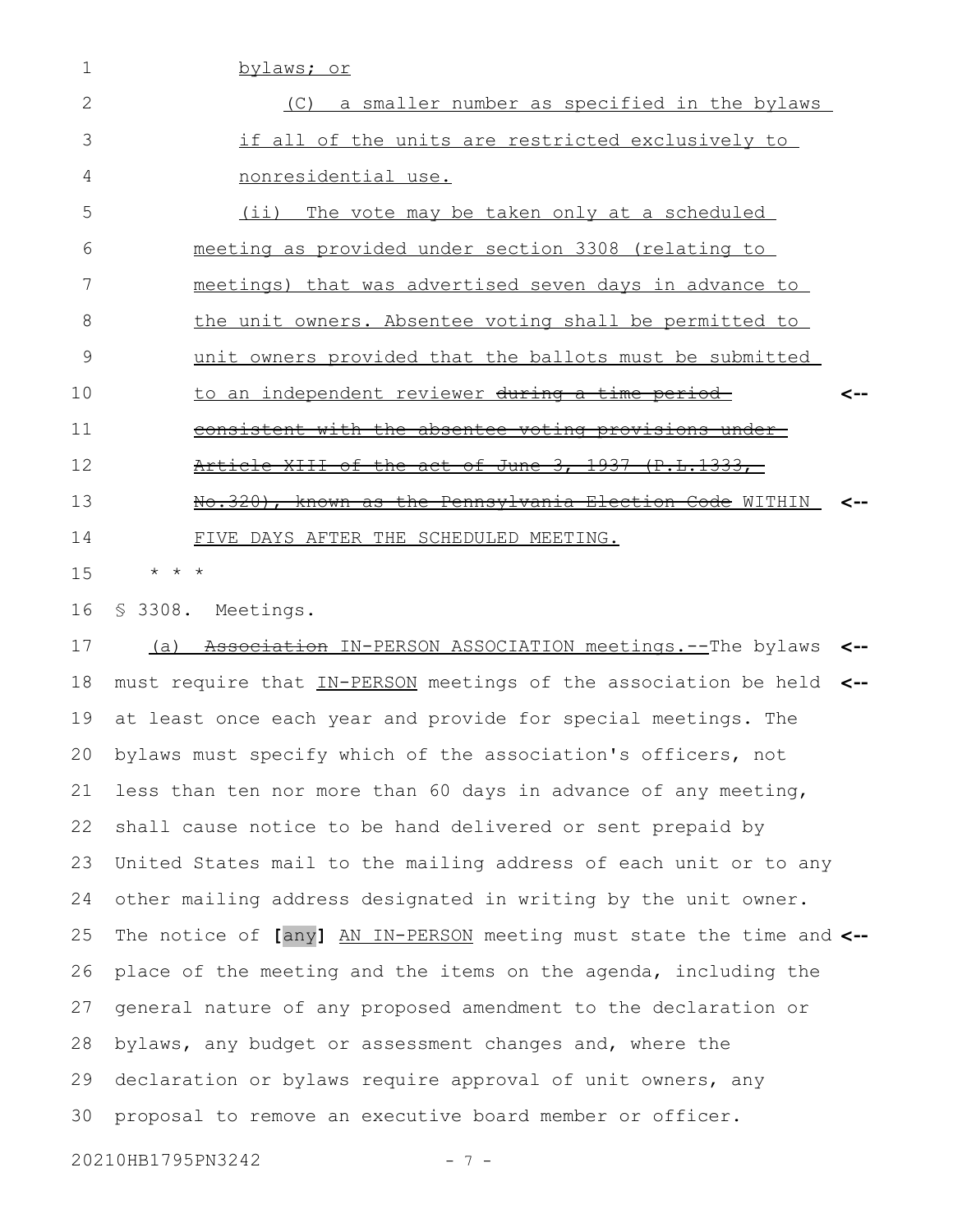- (A.1) VIRTUAL ASSOCIATION MEETINGS.-- 1 **<--** (1) THE BYLAWS MUST REQUIRE THAT NOTICE OF VIRTUAL MEETINGS OF THE ASSOCIATION BE GIVEN BY: (I) FIRST CLASS OR EXPRESS MAIL, POSTAGE PREPAID, OR COURIER SERVICE, CHARGES PREPAID, TO THE MAILING ADDRESS OF EACH UNIT OR TO ANY OTHER MAILING ADDRESS DESIGNATED IN WRITING BY THE UNIT OWNER. NOTICE UNDER THIS SUBPARAGRAPH SHALL BE DEEMED TO HAVE BEEN GIVEN TO A UNIT OWNER WHEN DEPOSITED IN THE UNITED STATES MAIL OR WITH A COURIER SERVICE FOR DELIVERY TO THE UNIT OWNER. (II) FACSIMILE TRANSMISSION, E-MAIL OR OTHER ELECTRONIC COMMUNICATION TO THE UNIT OWNER'S FACSIMILE NUMBER OR ADDRESS FOR E-MAIL OR OTHER ELECTRONIC COMMUNICATIONS SUPPLIED BY THE UNIT OWNER FOR THE PURPOSE OF NOTICE. NOTICE UNDER THIS SUBPARAGRAPH SHALL BE DEEMED TO HAVE BEEN GIVEN TO THE UNIT OWNER WHEN SENT. (2) (RESERVED). (B) USE OF REMOTE TECHNOLOGY.--EXCEPT AS OTHERWISE PROVIDED IN THE BYLAWS, AN INDIVIDUAL MAY PARTICIPATE IN A MEETING OF THE EXECUTIVE BOARD OR ASSOCIATION BY MEANS OF A CONFERENCE TELEPHONE OR OTHER REMOTE ELECTRONIC TECHNOLOGY, INCLUDING THE INTERNET, WHICH ALLOWS PARTICIPANTS IN THE MEETING TO HEAR EACH OTHER. PARTICIPATION IN A MEETING AS AUTHORIZED UNDER THIS SUBSECTION SHALL BE DEEMED IN-PERSON ATTENDANCE AT THE MEETING. (b) (C) Election sessions.--The bylaws must require that a special session of the association be held not later than seven days before the election of an executive board member or officer of the association to allow the unit owners to meet each candidate for an executive board position or officer position. A **<--** 2 3 4 5 6 7 8 9 10 11 12 13 14 15 16 17 18 19 20 21 22 23 24 25 26 27 28 29
- special session under this subsection may be held virtually or 30

20210HB1795PN3242 - 8 -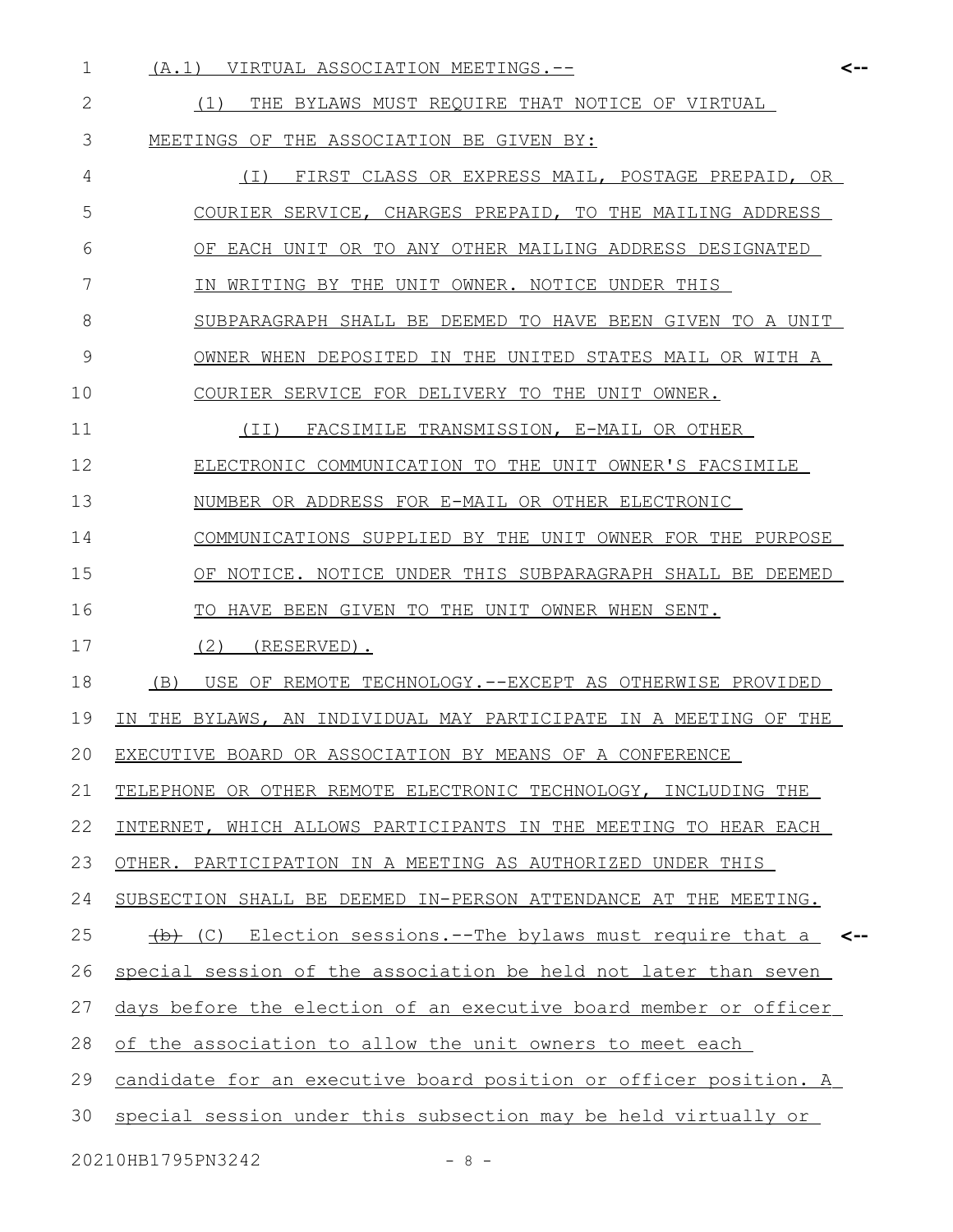| 1  | in person. Each candidate for an executive board position or             |
|----|--------------------------------------------------------------------------|
| 2  | officer position with the association shall have equal time to           |
| 3  | address the unit owners during a special session under this              |
| 4  | subsection.                                                              |
| 5  | \$ 3412. Effect of violations on rights of action.<br>⊂--                |
| 6  | (a) General rule. If a declarant or (any other person) an                |
| 7  | executive board member subject to this subpart violates any              |
| 8  | provision thereof or any provision of the declaration or-                |
| 9  | bylaws [, any] in executing his or her duties as a declarant or          |
| 10 | an executive board member:                                               |
| 11 | (1) Any person or class of persons adversely affected by-                |
| 12 | the violation has a claim for appropriate relief.                        |
| 13 | (2)<br>The violation shall constitute an unfair trade-                   |
| 14 | practice as defined in and may be enforced by the Office of              |
| 15 | Attorney General under the act of December 17, 1968                      |
| 16 | (P.L.1224, No.387), known as the Unfair Trade Practices and              |
| 17 | Consumer Protection Law.                                                 |
| 18 | Punitive damages. - Punitive damages may be awarded in<br>$\overline{a}$ |
| 19 | the case of a willful violation of the subpart and, if                   |
| 20 | appropriate, the prevailing party may be entitled to an award of-        |
|    | 21 eosts and reasonable attorney fees.                                   |
| 22 | (D) RECORDED MEETING.--IF A MEETING OF THE ASSOCIATION WILL <--          |
| 23 | BE RECORDED VIA AUDIO OR VIDEO, AN ANNOUNCEMENT SHALL BE MADE AT         |
| 24 | THE COMMENCEMENT OF THE MEETING THAT THE MEETING WILL BE                 |
| 25 | RECORDED. A RECORDED MEETING UNDER THIS SUBSECTION SHALL BE              |
| 26 | AVAILABLE TO UNIT OWNERS FOR A PERIOD OF SIX MONTHS AFTER THE            |
| 27 | DATE OF THE MEETING.                                                     |
| 28 | Section 4. Section 4103 of Title 68 is amended by adding                 |
| 29 | definitions to read:                                                     |
| 30 | § 4103. Definitions.                                                     |
|    | 20210HB1795PN3242<br>$-9 -$                                              |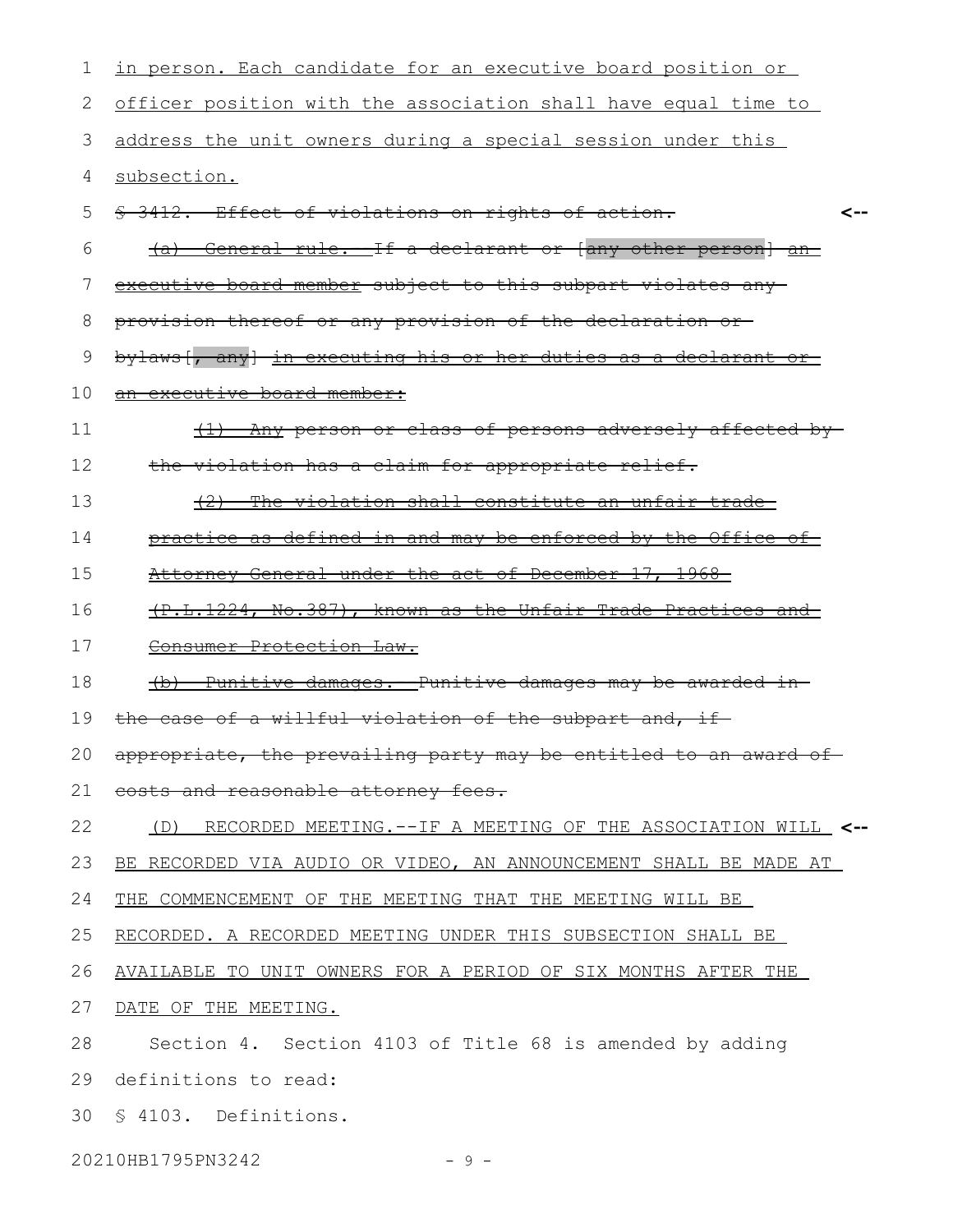| 1  | Subject to additional definitions contained in subsequent        |     |
|----|------------------------------------------------------------------|-----|
| 2  | provisions of this subpart which are applicable to specific      |     |
| 3  | provisions of this subpart, the following words and phrases when |     |
| 4  | used in this subpart and in the declaration and bylaws shall     |     |
| 5  | have the meanings given to them in this section unless the       |     |
| 6  | context clearly indicates otherwise:                             |     |
| 7  | * * *                                                            |     |
| 8  | "Independent reviewer." A person who is selected by the          |     |
| 9  | declarant or a majority of the proprietary lessees of a          |     |
| 10 | cooperative and satisfies all of the following:                  |     |
| 11 | Holds a certificate as a certified public accountant<br>(1)      |     |
| 12 | issued by the Commonwealth, is licensed to practice law in       |     |
| 13 | this Commonwealth or is a vote management system.                |     |
| 14 | Is not a proprietary lessee of the cooperative,<br>(2)           |     |
| 15 | directly or indirectly.                                          |     |
| 16 | Has no IMMEDIATE family relationship with a<br>(3)               |     |
| 17 | proprietary lessee of the cooperative or a cooperative           |     |
| 18 | manager.                                                         |     |
| 19 | Has no financial interest shared with a proprietary<br>(4)       |     |
| 20 | lessee of the cooperative or a cooperative manager.              |     |
| 21 | (5) If compensated by the declarant, a director, the             |     |
| 22 | association or a cooperative manager, has disclosed the terms    |     |
| 23 | of the compensation to all proprietary lessees of the            |     |
| 24 | cooperative AT A SCHEDULED MEETING.                              |     |
| 25 | $\star$ $\star$ $\star$                                          |     |
| 26 | "Vote management system." A third-party vendor who operates      |     |
| 27 | a digital or subscription service that securely manages the      |     |
| 28 | conduct of elections and voting procedures.                      |     |
| 29 | Section 5. Section 4219 of Title 68 is amended by adding         |     |
| 30 | subsections A SUBSECTION to read:                                | <-- |
|    |                                                                  |     |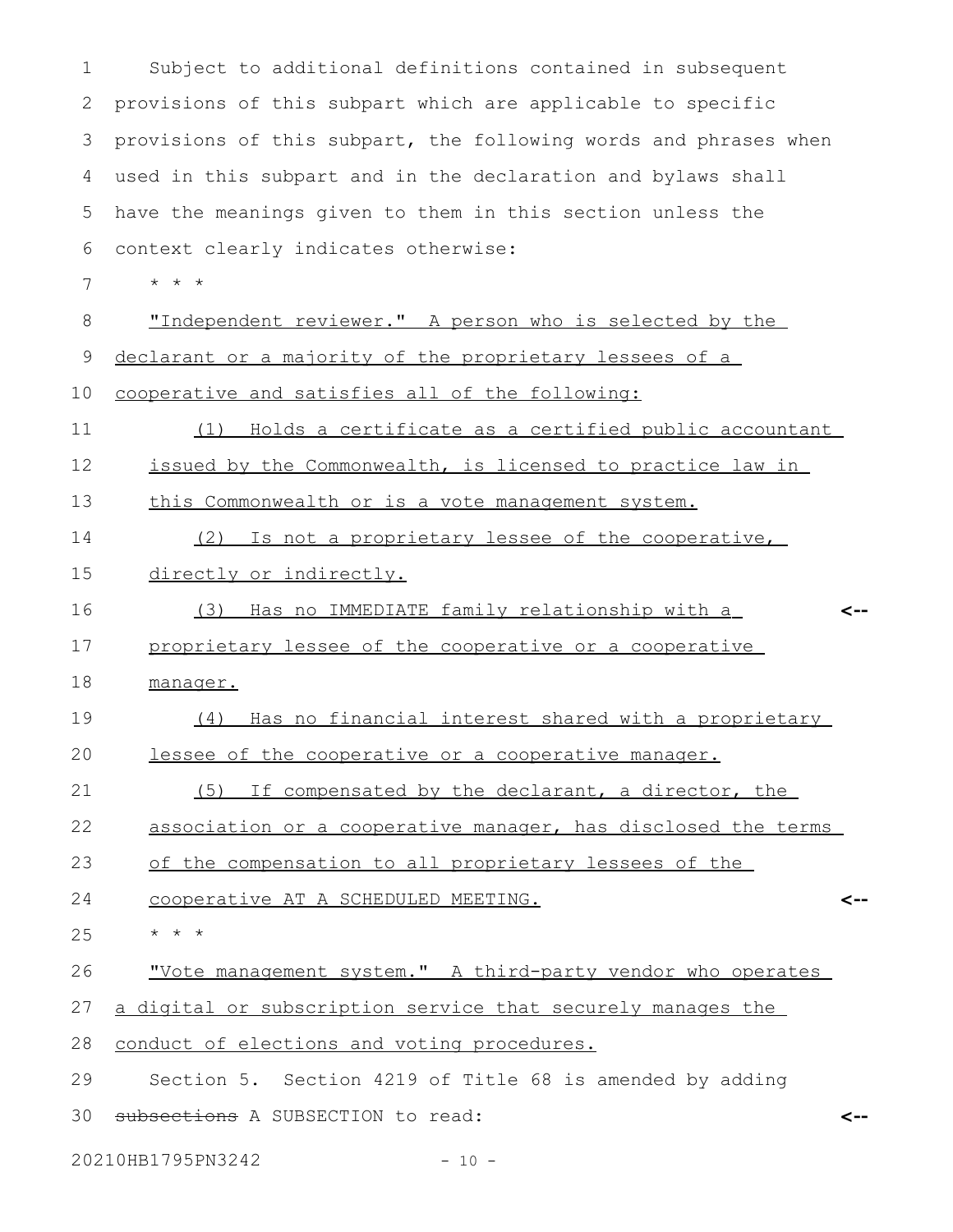§ 4219. Master associations. 1

\* \* \* 2

(e.1) Independent reviewer.--The certificate of incorporation or other instrument creating the master association and the declaration of each cooperative, the powers of which are assigned by the declaration or delegated to the master association, shall provide that a vote by a proprietary lessee in an election of the executive board of an association must be submitted by the proprietary lessee to an independent reviewer who shall tally the results of the election and certify the results to the executive board and proprietary lessees. IN **<--** ORDER TO BE ELIGIBLE TO VOTE IN THE ELECTION, A PROPRIETARY LESSEE SHALL BE IN GOOD STANDING WITH THE MASTER ASSOCIATION. IF A THIRD-PARTY VENDOR CONDUCTS THE ELECTION, THE EXECUTIVE BOARD MAY PRESENT THE OFFICIAL ELECTION RESULTS BASED ON THE CERTIFIED ELECTION REPORT FROM THE INDEPENDENT REVIEWER AT A MEETING OF THE PROPRIETARY LESSEES AND SHALL ENTER THE RESULTS IN THE MEETING RECORDS. THE EXECUTIVE BOARD SHALL ENSURE THAT ALL MAILINGS RELATING TO THE ELECTION USE THE RETURN ADDRESS OF THE THIRD-PARTY VENDOR THAT CONDUCTS THE ELECTION. All votes by proprietary lessees under this subsection shall be submitted to the independent reviewer in either an electronic or a paper format. The interchangeable submission of votes by proprietary **<-** lessees in an electronic and a paper format in the same election shall be prohibited. IF VOTES ARE SUBMITTED IN AN ELECTRONIC FORMAT, THE MASTER ASSOCIATION SHALL PROVIDE REASONABLE ACCOMMODATIONS TO A PROPRIETARY LESSEE WHO DOES NOT HAVE ACCESS TO ELECTRONIC MEANS TO SUBMIT THE PROPRIETARY LESSEE'S VOTE. This subsection shall only apply to a cooperative with at least 100 units. If a cooperative has more than 100 units and less **<--** 3 4 5 6 7 8 9 10 11 12 13 14 15 16 17 18 19 20 21 22 23 24 25 26 27 28 29 30

20210HB1795PN3242 - 11 -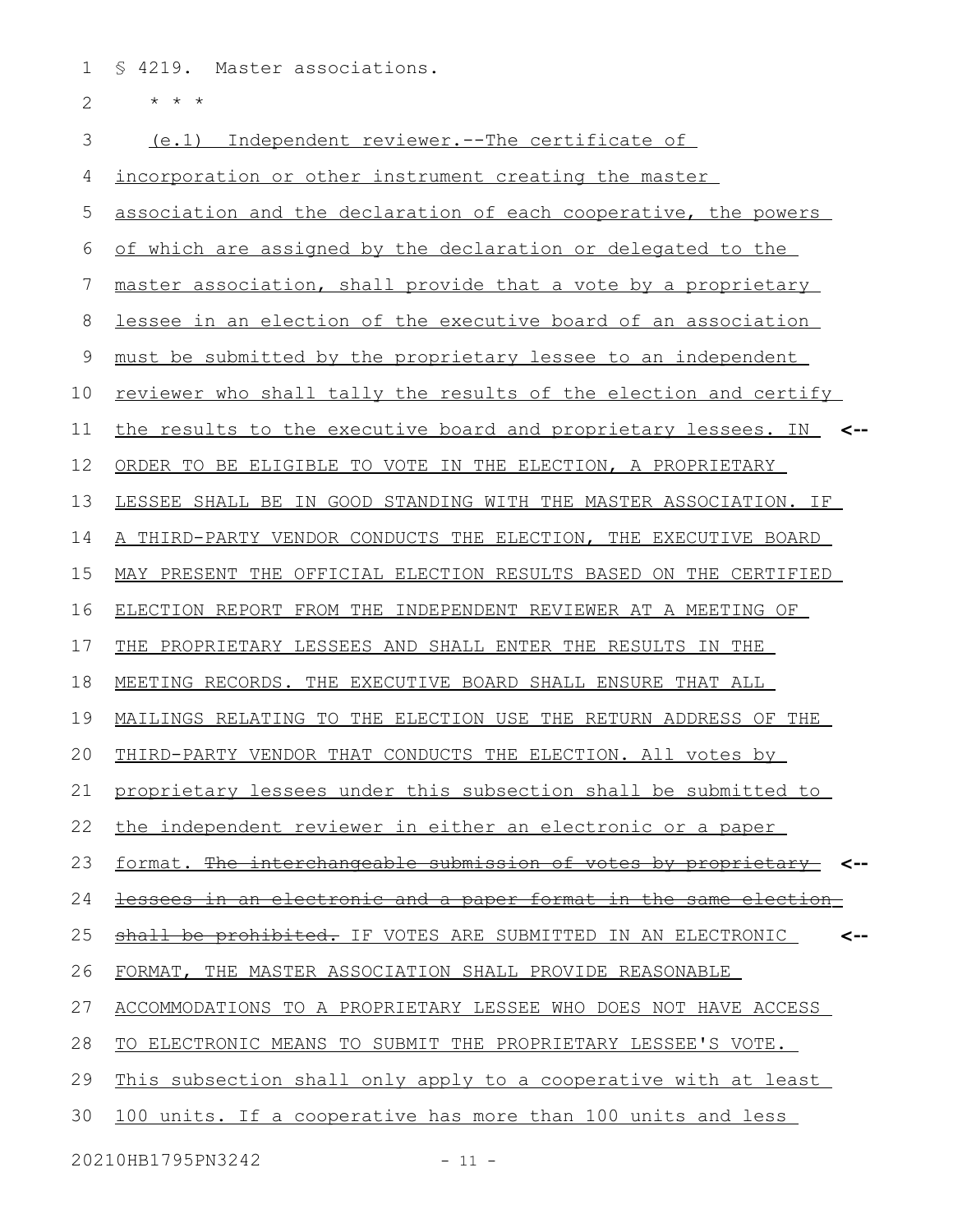| ı  | than 500 units, the MASTER association may opt out of the<br><--     |
|----|----------------------------------------------------------------------|
| 2  | requirements under this subsection by amending the association's-    |
| 3  | bylaws in accordance with section 4306 (relating to bylaws) A        |
| 4  | MAJORITY VOTE OF PROPRIETARY LESSEES.                                |
| 5  | $\star$ $\star$                                                      |
| 6  | (h) Penalties. A person who attempts to interfere with the <--       |
| 7  | votes or election process under subsection (e.1) is quilty of a      |
| 8  | misdemeanor of the first degree and, upon conviction, shall be       |
| 9  | sentenced to pay a fine not exceeding \$10,000 or to undergo-        |
| 10 | imprisonment of not more than five years, or both, in the            |
| 11 | discretion of the court.                                             |
| 12 | Section 6. Sections $4306(a)$ (6), 4308 and 4415 4306(A) (3) AND <-- |
| 13 | (6) AND 4308 of Title 68 are amended to read:                        |
| 14 | § 4306. Bylaws.                                                      |
| 15 | Mandatory provisions.--The bylaws of the association<br>(a)          |
| 16 | must provide for:                                                    |
| 17 | * * *                                                                |
| 18 | THE QUALIFICATIONS, POWERS AND DUTIES, TERMS OF<br>(3)               |
| 19 | OFFICE AND MANNER OF ELECTING EXECUTIVE BOARD MEMBERS AND            |
| 20 | OFFICERS AND REMOVING EXECUTIVE BOARD MEMBERS AND OFFICERS           |
| 21 | UNDER SECTION 4303(G) (RELATING TO EXECUTIVE BOARD MEMBERS           |
| 22 | AND OFFICERS) AND FILLING VACANCIES.                                 |
| 23 | $\star$ $\star$ $\star$                                              |
| 24 | The method of amending the bylaws. The following<br>(6)              |
| 25 | apply:                                                               |
| 26 | The bylaws may be amended only by vote, VOTE BY_ <--<br>(i)          |
| 27 | PROXY or agreement of proprietary lessees of cooperative             |
| 28 | interests to which at least 51% of the votes in the-                 |
| 29 | association are allocated as provided under section 4207-            |
| 30 | <u>(relating to allocation of ownership interests, votes and </u>    |
|    | 20210HB1795PN3242<br>$-12 -$                                         |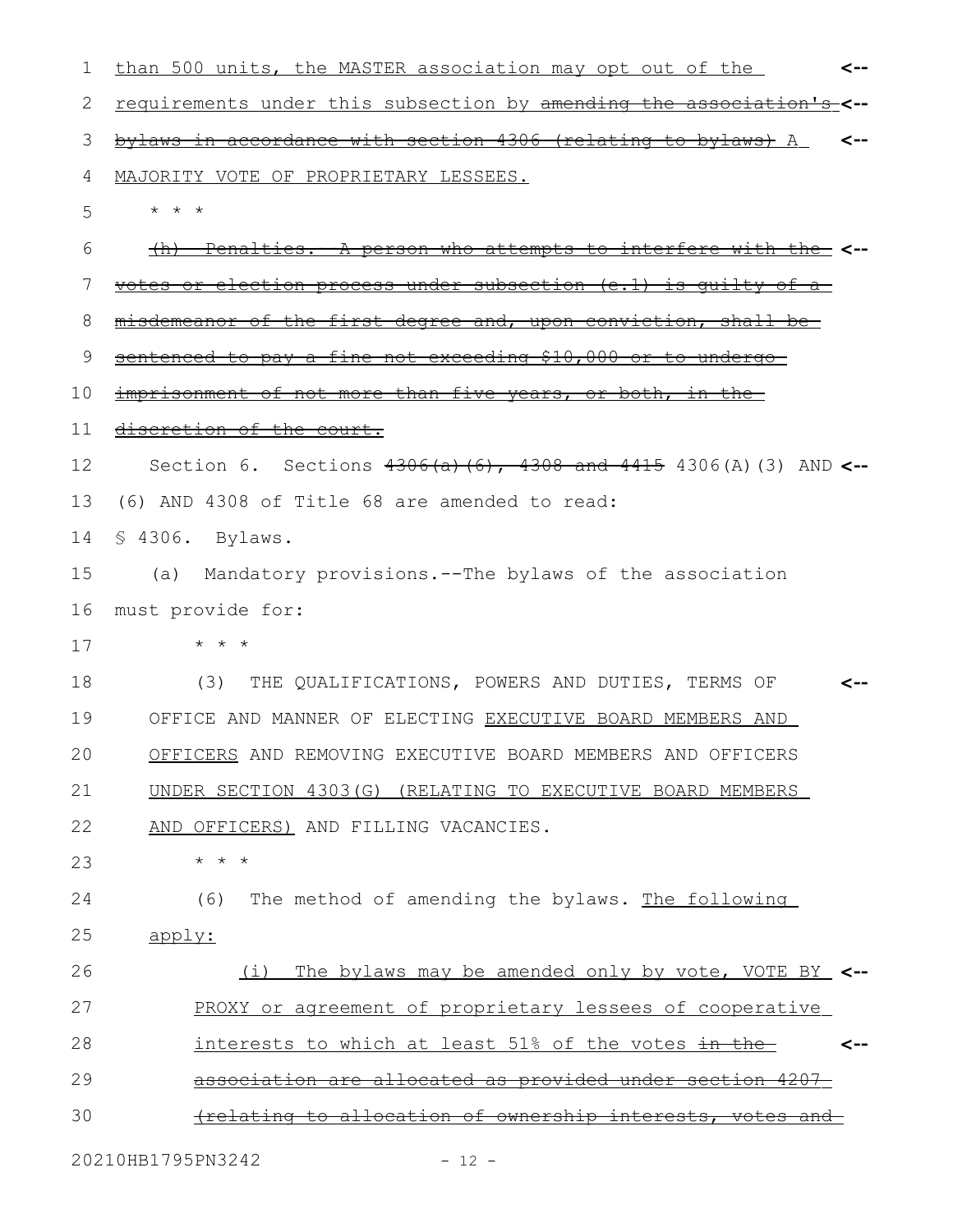| 1  |                       | <del>liabilities)</del> ARE COLLECTED FROM UNIT<br><del>expense-</del>  |  |
|----|-----------------------|-------------------------------------------------------------------------|--|
| 2  |                       | OWNERS IN PERSON, ELECTRONICALLY OR BY ABSENTEE BALLOT or               |  |
| 3  |                       | any larger majority the declaration specifies. The                      |  |
| 4  |                       | declaration may specify a smaller number only if all of                 |  |
| 5  |                       | the units are restricted exclusively to nonresidential                  |  |
| 6  |                       | use.                                                                    |  |
| 7  |                       | The vote may be taken only at a scheduled<br>(i)                        |  |
| 8  |                       | meeting as provided under section 4308 (relating to                     |  |
| 9  |                       | meetings) that was advertised seven days in advance to                  |  |
| 10 |                       | the proprietary lessees. Absentee voting shall be                       |  |
| 11 |                       | permitted to proprietary lessees provided that the                      |  |
| 12 |                       | ballots must be submitted to an independent reviewer                    |  |
| 13 |                       | during a time period consistent with the absentee voting                |  |
| 14 |                       | under Article XIII of the act of June 3, 1937-<br><del>provisions</del> |  |
| 15 |                       | <del>.L.1333, No.320), known as the Pennsylvania Election-</del>        |  |
| 16 |                       | Code WITHIN FIVE DAYS AFTER THE SCHEDULED MEETING.                      |  |
| 17 | $^{\star}$<br>$\star$ | $\star$                                                                 |  |

§ 4308. Meetings. 18

 (a) Association IN-PERSON ASSOCIATION meetings.--**[**A**]** AN IN-**<--** PERSON meeting of the association must be held at least once each year. Special meetings of the association may be called by the president, a majority of the executive board or by 20%, or any lower percentage specified in the bylaws, of the proprietary lessees. Not less than ten nor more than 60 days in advance of any meeting, the secretary or other officer specified in the bylaws shall cause notice to be hand delivered or sent prepaid by United States mail to the mailing address of each unit or to any other mailing address designated in writing by the proprietary lessee. The notice of any meeting must state the time and place of the meeting and the items on the agenda, 19 20 21 22 23 24 25 26 27 28 29 30

20210HB1795PN3242 - 13 -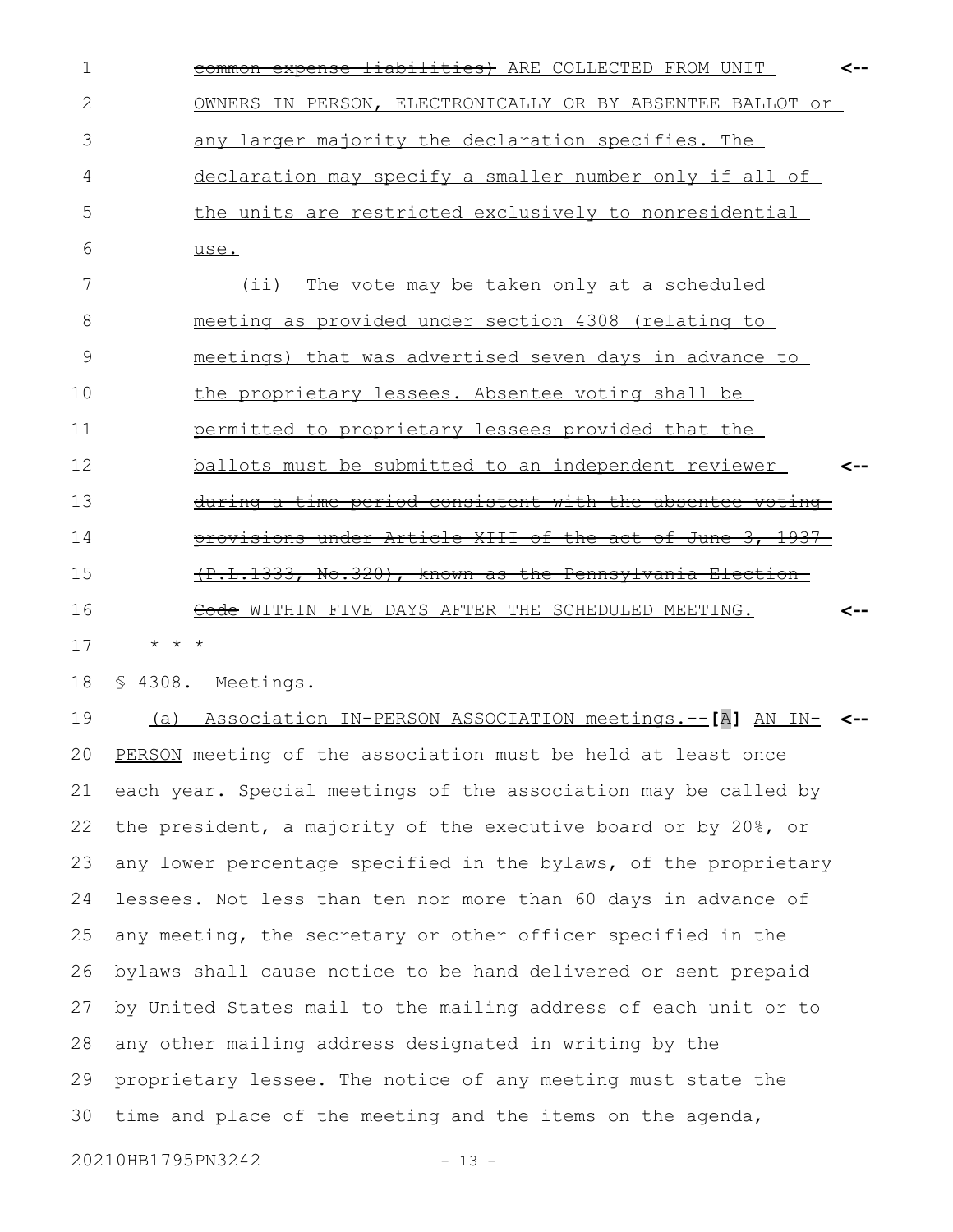including the general nature of any proposed amendment to the declaration or bylaws, any budget or assessment changes and, where the declaration or bylaws require approval of the proprietary lessees, any proposal to remove an executive board member or officer. 1 2 3 4 5

 (A.1) VIRTUAL ASSOCIATION MEETINGS.-- (1) THE BYLAWS MUST REQUIRE THAT NOTICE OF VIRTUAL **<--** 6 7

MEETINGS OF THE ASSOCIATION BE GIVEN BY: 8

(I) FIRST CLASS OR EXPRESS MAIL, POSTAGE PREPAID, OR COURIER SERVICE, CHARGES PREPAID, TO THE MAILING ADDRESS OF EACH UNIT OR TO ANY OTHER MAILING ADDRESS DESIGNATED IN WRITING BY THE PROPRIETARY LESSEE. NOTICE UNDER THIS SUBPARAGRAPH SHALL BE DEEMED TO HAVE BEEN GIVEN TO A PROPRIETARY LESSEE WHEN DEPOSITED IN THE UNITED STATES MAIL OR WITH A COURIER SERVICE FOR DELIVERY TO THE PROPRIETARY LESSEE. (II) FACSIMILE TRANSMISSION, E-MAIL OR OTHER ELECTRONIC COMMUNICATION TO THE PROPRIETARY LESSEE'S FACSIMILE NUMBER OR ADDRESS FOR E-MAIL OR OTHER ELECTRONIC COMMUNICATIONS SUPPLIED BY THE PROPRIETARY LESSEE FOR THE PURPOSE OF NOTICE. NOTICE UNDER THIS SUBPARAGRAPH SHALL BE DEEMED TO HAVE BEEN GIVEN TO THE PROPRIETARY LESSEE WHEN SENT. (2) (RESERVED). (B) USE OF REMOTE TECHNOLOGY.--EXCEPT AS OTHERWISE PROVIDED 9 10 11 12 13 14 15 16 17 18 19 20 21 22 23 24 25

IN THE BYLAWS, AN INDIVIDUAL MAY PARTICIPATE IN A MEETING OF THE 26

EXECUTIVE BOARD OR ASSOCIATION BY MEANS OF A CONFERENCE 27

TELEPHONE OR OTHER REMOTE ELECTRONIC TECHNOLOGY, INCLUDING THE 28

INTERNET, WHICH ALLOWS PARTICIPANTS IN THE MEETING TO HEAR EACH 29

OTHER. PARTICIPATION IN A MEETING AS AUTHORIZED UNDER THIS 30

20210HB1795PN3242 - 14 -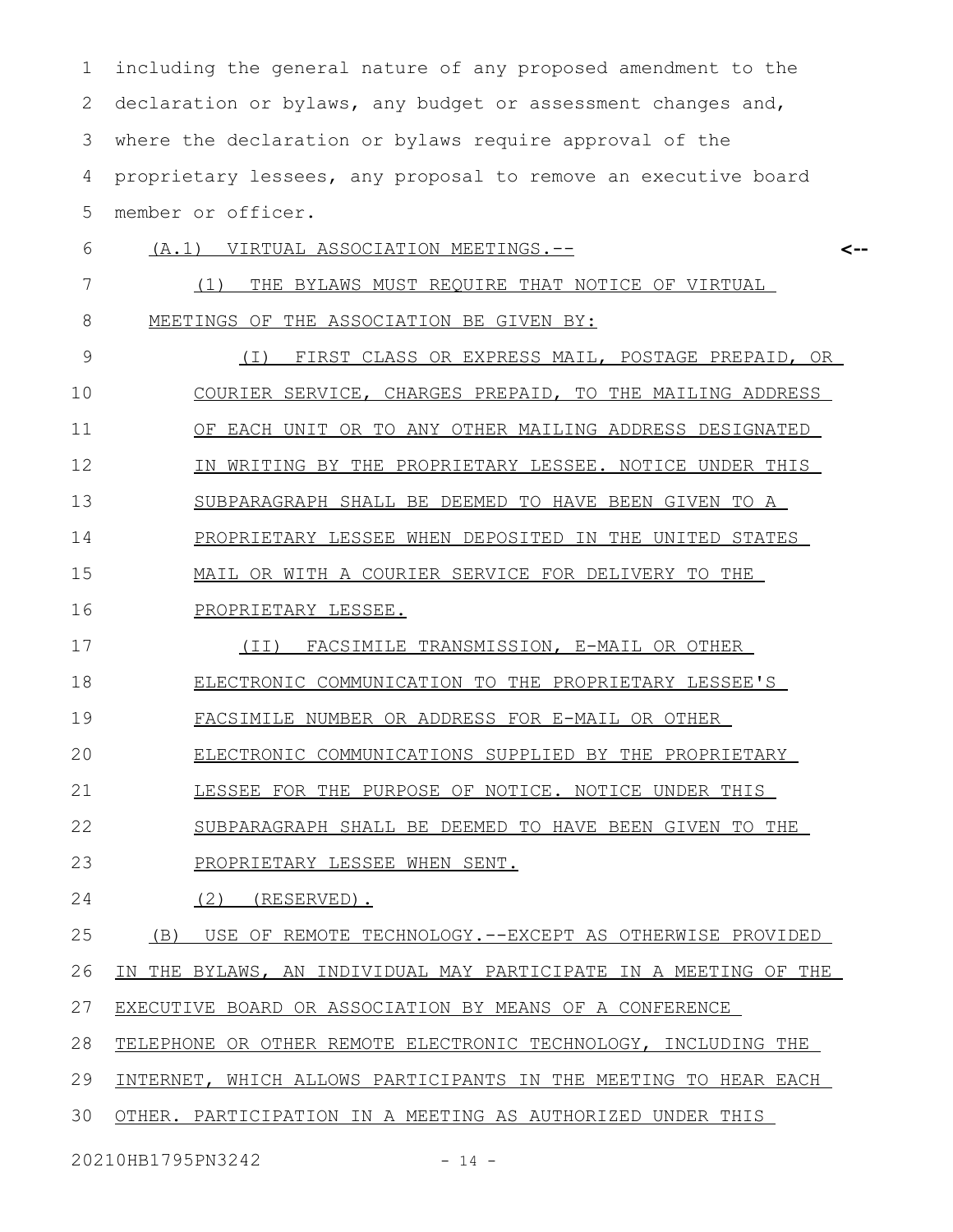| SUBSECTION SHALL BE DEEMED IN-PERSON ATTENDANCE AT THE MEETING.      |
|----------------------------------------------------------------------|
| (C) Election sessions.--The bylaws must require that a               |
| special session of the association be held not later than seven-     |
| days before the election AT LEAST SEVEN DAYS PRIOR TO THE<br><--     |
| ELECTION of an executive board member or officer of the              |
| association to allow the proprietary lessees to meet each            |
| candidate for an executive board position or officer position. A     |
| special session under this subsection may be held virtually or       |
| <u>in person. Each candidate for an executive board position or </u> |
| officer position with the association shall have equal time to       |
| address the proprietary lessees during a special session under       |
| this subsection.                                                     |
| \$ 4415. Effect of violations on rights of action.<br><--            |
| (a) General rule. If a declarant or (any other person) an            |
| executive board member subject to this subpart fails to comply-      |
| with any provision of this subpart or any provision of the-          |
| declaration or bylaws [, any] in executing his or her duties as a    |
| declarant or an executive board member:                              |
| (1) Any person or class of persons adversely affected by-            |
| the failure to comply has a claim for appropriate relief.            |
| (2) The violation shall constitute an unfair trade-                  |
| practice as defined in and may be enforced by the Office of          |
| Attorney General under the act of December 17, 1968-                 |
| (P.L.1224, No.387), known as the Unfair Trade Practices and          |
| Consumer Protection Law.                                             |
| (b) Punitive damages. Punitive damages may be awarded for a          |
| willful failure to comply with this subpart. The court, in an-       |
| appropriate case, may award reasonable attorney fees.                |
| (D) RECORDED MEETING.--IF A MEETING OF THE ASSOCIATION WILL <--      |
| BE RECORDED VIA AUDIO OR VIDEO, AN ANNOUNCEMENT SHALL BE MADE AT     |
|                                                                      |

20210HB1795PN3242 - 15 -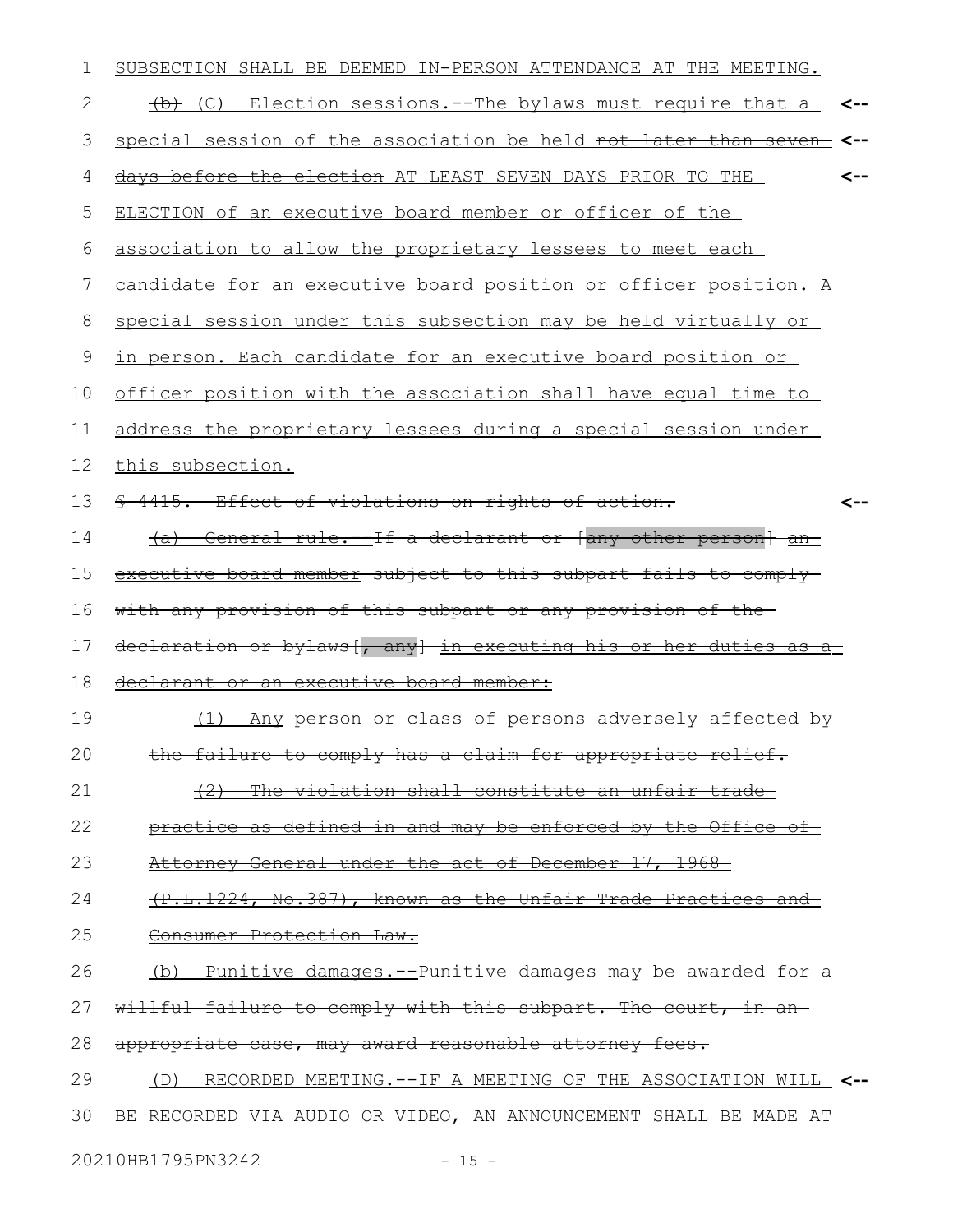| 1  | THE COMMENCEMENT OF THE MEETING THAT THE MEETING WILL BE       |
|----|----------------------------------------------------------------|
| 2  | RECORDED. A RECORDED MEETING UNDER THIS SUBSECTION SHALL BE    |
| 3  | AVAILABLE TO PROPRIETARY LESSEES FOR A PERIOD OF SIX MONTHS    |
| 4  | AFTER THE DATE OF THE MEETING.                                 |
| 5  | Section 7. Section 5103 of Title 68 is amended by adding       |
| 6  | definitions to read:                                           |
| 7  | § 5103. Definitions.                                           |
| 8  | The following words and phrases when used in this subpart and  |
| 9  | in the declaration and bylaws shall have the meanings given to |
| 10 | them in this section unless specifically provided otherwise or |
| 11 | unless the context clearly indicates otherwise:                |
| 12 | $\star$ $\star$<br>$\star$                                     |
| 13 | "Independent reviewer." A person who is selected by the        |
| 14 | declarant or a majority of the unit owners of a planned        |
| 15 | community and satisfies all of the following:                  |
| 16 | Holds a certificate as a certified public accountant<br>(1)    |
| 17 | issued by the Commonwealth, is licensed to practice law in     |
| 18 | this Commonwealth or is a vote management system.              |
| 19 | Is not a unit owner of the planned community,<br>(2)           |
| 20 | directly or indirectly.                                        |
| 21 | (3) Has no IMMEDIATE family relationship with a unit<br><--    |
| 22 | owner of the planned community or a planned community          |
| 23 | manager.                                                       |
| 24 | Has no financial interest shared with a unit owner<br>(4)      |
| 25 | of the planned community or a planned community manager.       |
| 26 | (5) If compensated by the declarant, a director, the           |
| 27 | association or a planned community manager, has disclosed the  |
| 28 | terms of the compensation to all unit owners of the planned    |
| 29 | community AT A SCHEDULED MEETING.<br><--                       |
| 30 | $\star$ $\star$ $\star$                                        |

20210HB1795PN3242 - 16 -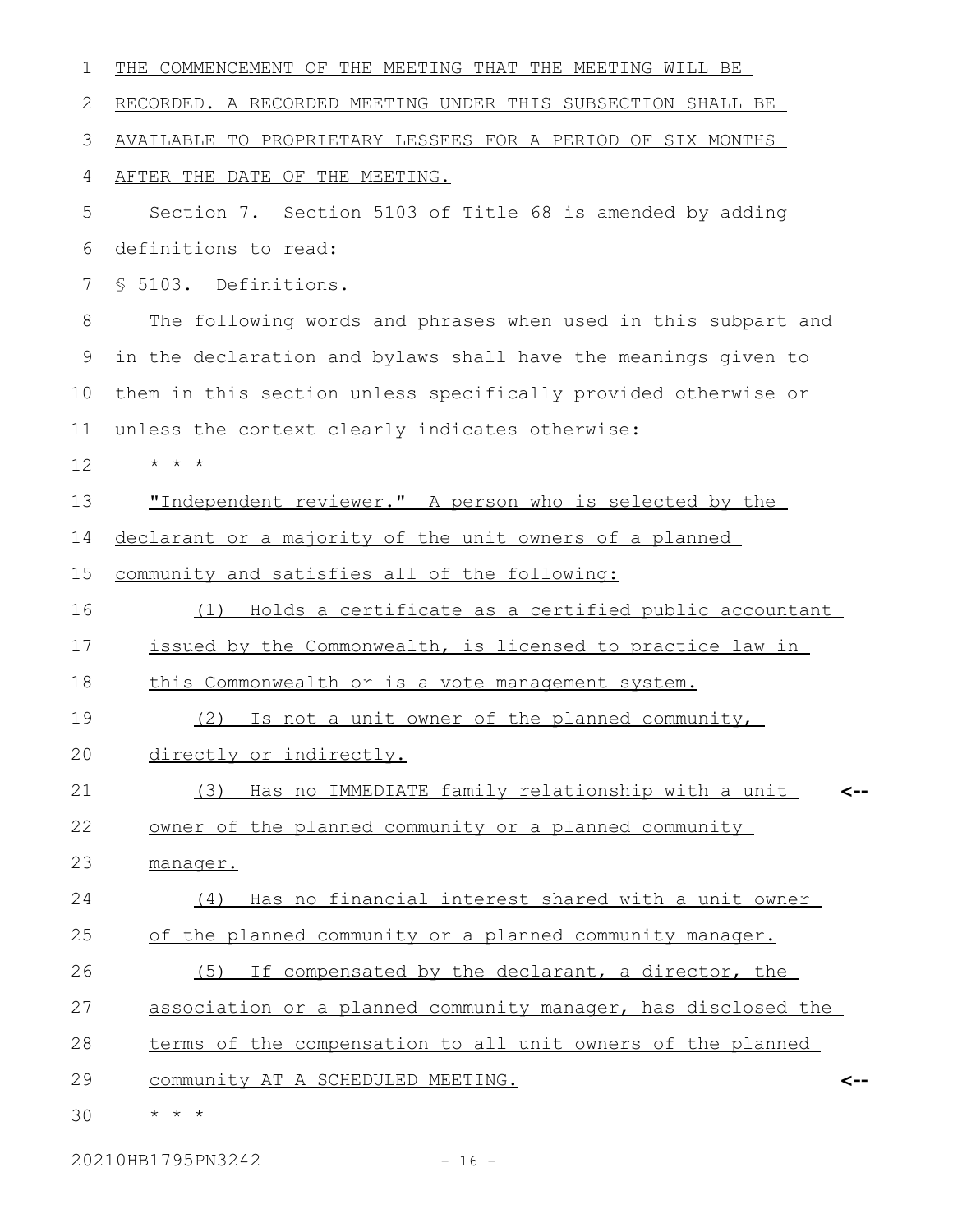"Vote management system." A third-party vendor who operates a digital or subscription service that securely manages the conduct of elections and voting procedures. \* \* \* Section 8. Section 5222 of Title 68 is amended by adding subsections A SUBSECTION to read: § 5222. Master associations. \* \* \* (e.1) Independent reviewer.--The instrument creating the master association and the declaration of each planned community of the organizational documents of other associations, the powers of which are assigned pursuant to the declaration or organizational documents or delegated to the master association, shall also provide that a vote by a unit owner in an election of the members of the master association governing body must be submitted by the unit owner to an independent reviewer who shall tally the results of the election and certify the results to the executive board and unit owner. IN ORDER TO BE ELIGIBLE TO VOTE **<--** IN THE ELECTION, A UNIT OWNER SHALL BE IN GOOD STANDING WITH THE ASSOCIATION. IF A THIRD-PARTY VENDOR CONDUCTS THE ELECTION, THE EXECUTIVE BOARD MAY PRESENT THE OFFICIAL ELECTION RESULTS BASED ON THE CERTIFIED ELECTION REPORT FROM THE INDEPENDENT REVIEWER AT A MEETING OF THE UNIT OWNERS AND SHALL ENTER THE RESULTS IN THE MEETING RECORDS. THE EXECUTIVE BOARD SHALL ENSURE THAT ALL MAILINGS RELATING TO THE ELECTION USE THE RETURN ADDRESS OF THE THIRD-PARTY VENDOR THAT CONDUCTS THE ELECTION. All votes by unit owners under this subsection shall be submitted to the independent reviewer in either an electronic or a paper format. The interchangeable submission of votes by unit owners in an electronic and a paper format in the same election shall be **<-- <-- <--** 1 2 3 4 5 6 7 8 9 10 11 12 13 14 15 16 17 18 19 20 21 22 23 24 25 26 27 28 29 30

20210HB1795PN3242 - 17 -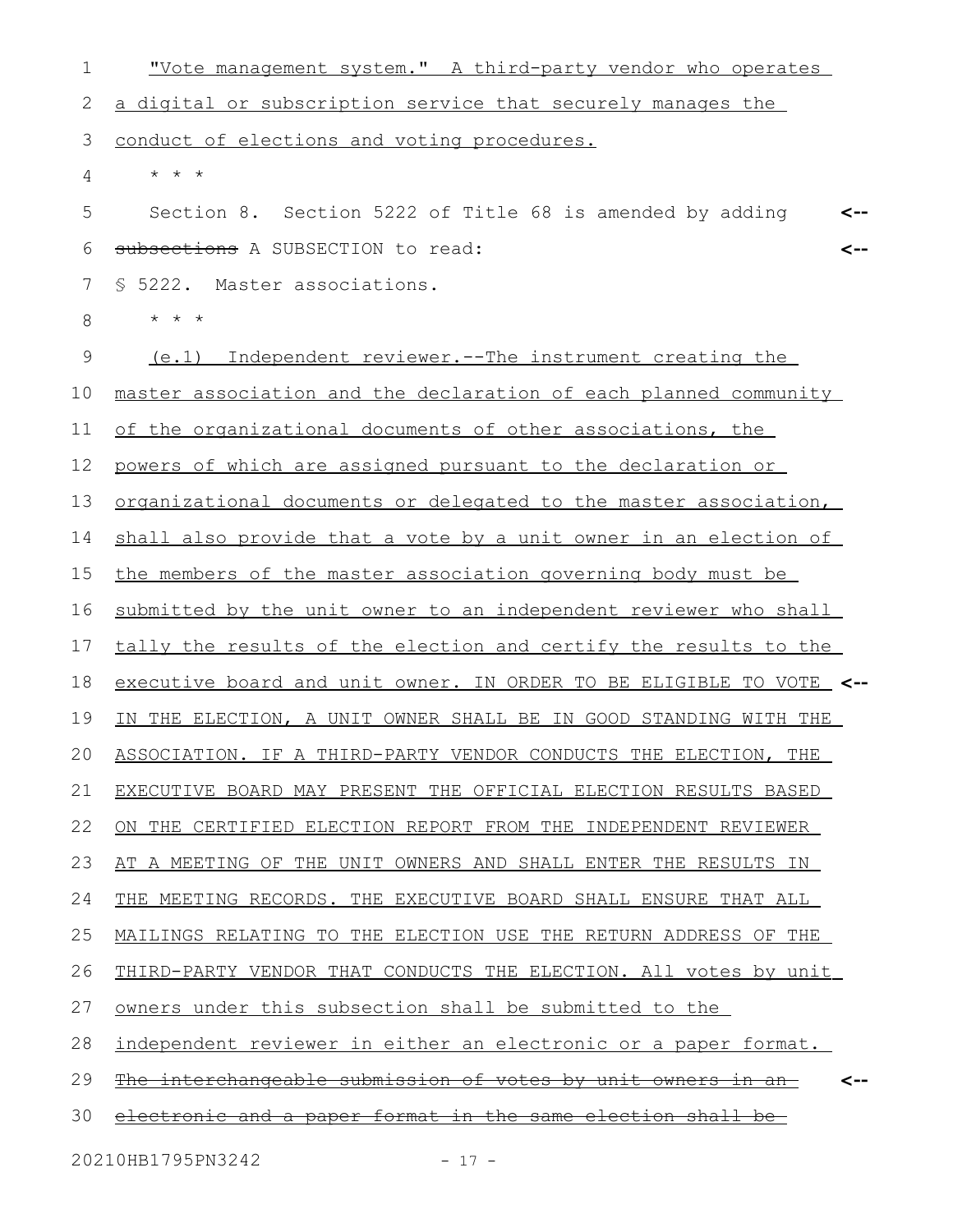| 1  | prohibited. IF VOTES ARE SUBMITTED IN AN ELECTRONIC FORMAT, THE<br><-- |
|----|------------------------------------------------------------------------|
| 2  | MASTER ASSOCIATION SHALL PROVIDE REASONABLE ACCOMMODATIONS TO A        |
| 3  | UNIT OWNER WHO DOES NOT HAVE ACCESS TO ELECTRONIC MEANS TO             |
| 4  | SUBMIT THE UNIT OWNER'S VOTE. This subsection shall only apply         |
| 5  | to a planned community with at least 100 units. If a planned           |
| 6  | community has more than 100 units and less than 500 units, the         |
| 7  | MASTER association may opt out of the requirements under this<br><--   |
| 8  | subsection by amending the association's bylaws in accordance          |
| 9  | with section 5306 (relating to bylaws) A MAJORITY VOTE OF UNIT<br><--  |
| 10 | OWNERS.                                                                |
| 11 | $\star$ $\star$ $\star$                                                |
| 12 | Penalties. A person who attempts to interfere with the <--<br>$+n$     |
| 13 | votes or election process under subsection (e.1) is quilty of a        |
| 14 | misdemeanor of the first degree and, upon conviction, shall be         |
| 15 | sentenced to pay a fine not exceeding \$10,000 or to undergo           |
| 16 | imprisonment of not more than five years, or both, in the              |
| 17 | discretion of the court.                                               |
| 18 | Section 9. Sections $5306(a)$ (6), 5308 and 5412 5306(A) (3) AND <--   |
| 19 | (6) AND 5308 of Title 68 are amended to read:                          |
|    | 20 \$ 5306. Bylaws.                                                    |
| 21 | Mandatory provisions.--The bylaws of the association<br>(a)            |
| 22 | shall provide for all of the following:                                |
| 23 | $\star$<br>$\star$<br>$\star$                                          |
| 24 | THE QUALIFICATIONS, POWERS AND DUTIES, TERMS OF<br>(3)                 |
| 25 | OFFICE AND MANNER OF ELECTING EXECUTIVE BOARD MEMBERS AND              |
| 26 | OFFICERS AND REMOVING EXECUTIVE BOARD MEMBERS AND OFFICERS             |
| 27 | UNDER SECTION 5303(G) (RELATING TO EXECUTIVE BOARD MEMBERS             |
| 28 | AND OFFICERS) AND FILLING VACANCIES.                                   |
| 29 | $\star$ $\star$<br>$^\star$                                            |
| 30 | The method of amending the bylaws. The following<br>(6)                |

20210HB1795PN3242 - 18 -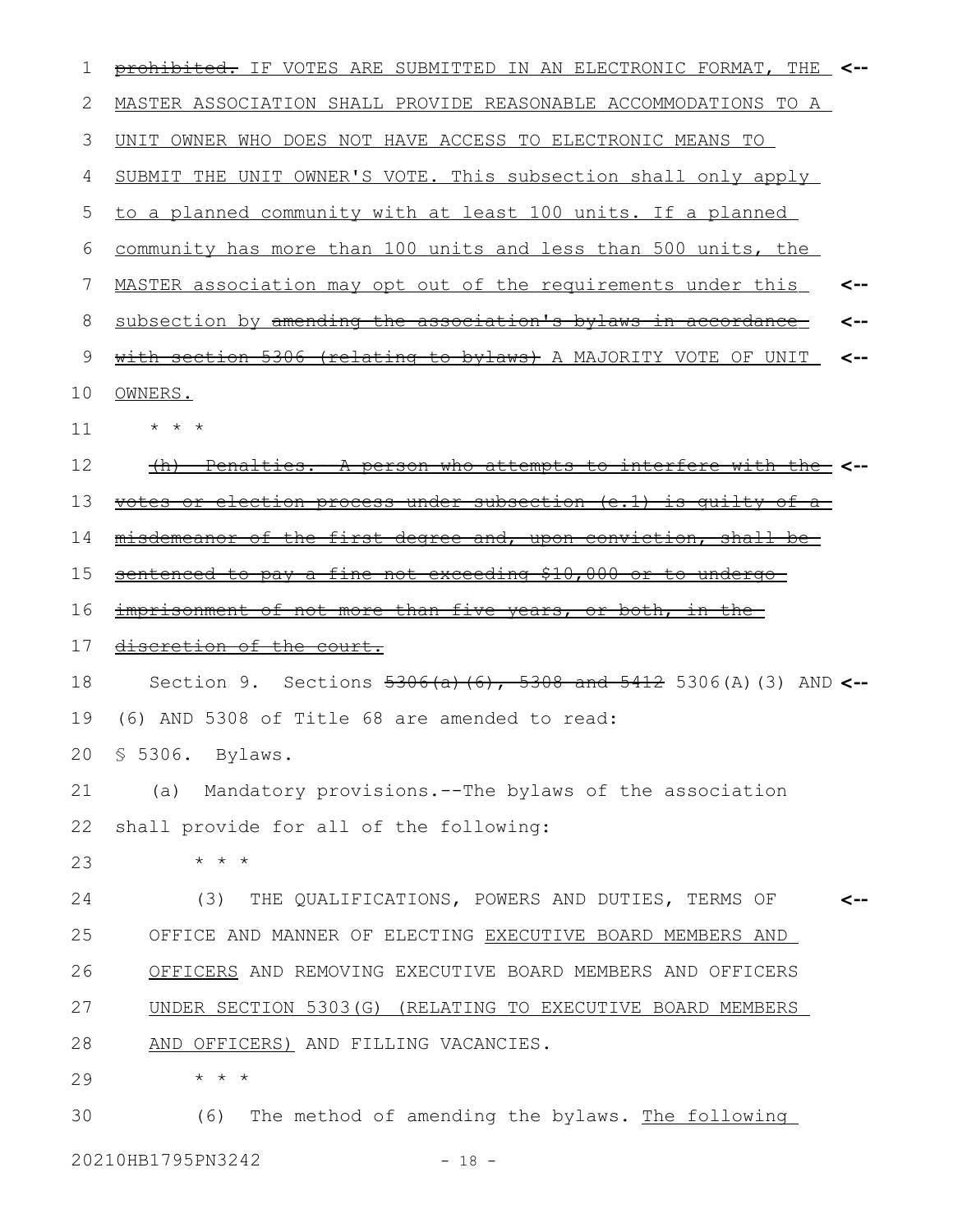1 apply:

| 2  | The bylaws may be amended only by vote, VOTE BY <--<br>(i)           |     |
|----|----------------------------------------------------------------------|-----|
| 3  | PROXY or agreement of unit owners of units to which at               |     |
| 4  | least:                                                               |     |
| 5  | fifty-one percent of votes-in-the-<br>(A)                            | --> |
| 6  | association are allocated as provided under sect                     |     |
| 7  | <u>(relating to allocation of votes and common</u>                   |     |
| 8  | expense liabilities) ARE COLLECTED FROM UNIT OWNERS                  | ⊂-- |
| 9  | IN PERSON, ELECTRONICALLY OR BY ABSENTEE BALLOT;                     |     |
| 10 | a larger percentage of the votes in the<br>(B)                       |     |
| 11 | association as specified in the bylaws; or                           |     |
| 12 | (C) a smaller percentage of the votes in the                         |     |
| 13 | association as specified in the bylaws if all units                  |     |
| 14 | are restricted exclusively to nonresidential use.                    |     |
| 15 | The vote may be taken only at a scheduled<br>$(i$ i)                 |     |
| 16 | meeting as provided under section 5308 (relating to                  |     |
| 17 | meetings) that was advertised seven days in advance to               |     |
| 18 | the unit owners. Absentee voting shall be permitted to               |     |
| 19 | unit owners provided that the ballots must be submitted              |     |
| 20 | to an independent reviewer-during a time period-                     | <-- |
| 21 | consistent with the absentee voting provisions under                 |     |
| 22 | Article XIII of the act of June 3, 1937 (P.L.1333,                   |     |
| 23 | <u>the Pennsylvania Election Code</u> WITHIN<br>No.320), known as    |     |
| 24 | FIVE DAYS AFTER THE SCHEDULED MEETING.                               |     |
| 25 | $^\star$<br>$\star$                                                  |     |
| 26 | \$5308.<br>Meetings.                                                 |     |
| 27 | Association IN-PERSON ASSOCIATION meetings.--The bylaws<br>(a)       | <-- |
| 28 | shall require that IN-PERSON meetings of the association be held <-- |     |
| 29 | at least once each year and shall provide for special meetings.      |     |
| 30 | The bylaws shall specify which of the association's officers,        |     |

20210HB1795PN3242 - 19 -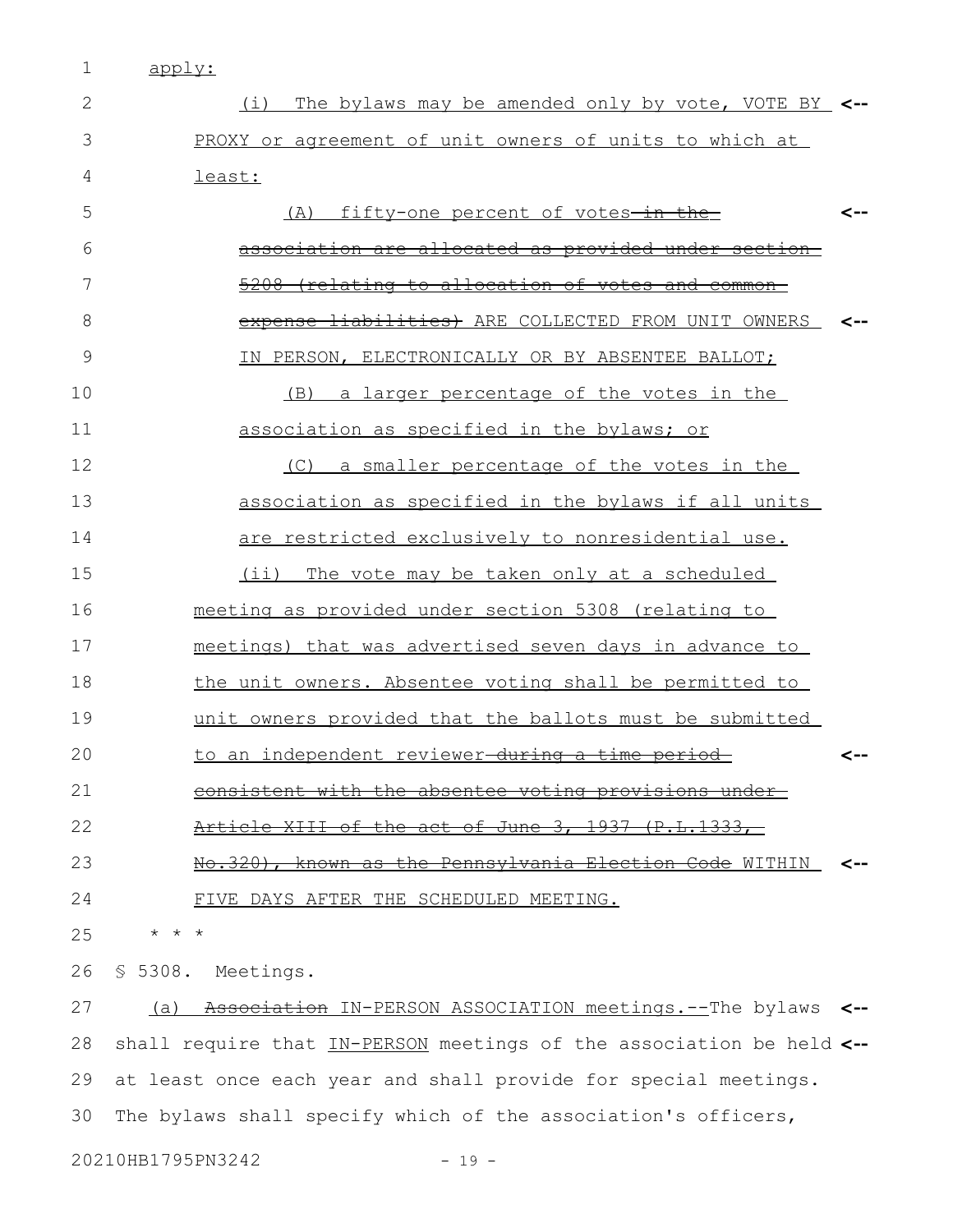not less than ten nor more than 60 days in advance of any meeting, shall cause notice to be hand delivered or sent prepaid by United States mail to the mailing address of each unit or to any other mailing address designated in writing by the unit owner. The notice of any meeting must state the time and place of the meeting and the items on the agenda, including the general nature of any proposed amendment to the declaration or bylaws; any budget or assessment changes; and, where the declaration or bylaws require approval of unit owners, any proposal to remove a director or officer. 1 2 3 4 5 6 7 8 9 10

 (A.1) VIRTUAL ASSOCIATION MEETINGS.-- 11

**<--**

(1) THE BYLAWS MUST REQUIRE THAT NOTICE OF VIRTUAL MEETINGS OF THE ASSOCIATION BE GIVEN BY: 12 13

(I) FIRST CLASS OR EXPRESS MAIL, POSTAGE PREPAID, OR COURIER SERVICE, CHARGES PREPAID, TO THE MAILING ADDRESS OF EACH UNIT OR TO ANY OTHER MAILING ADDRESS DESIGNATED IN WRITING BY THE UNIT OWNER. NOTICE UNDER THIS SUBPARAGRAPH SHALL BE DEEMED TO HAVE BEEN GIVEN TO AN UNIT OWNER WHEN DEPOSITED IN THE UNITED STATES MAIL OR WITH A COURIER SERVICE FOR DELIVERY TO THE UNIT OWNER. (II) FACSIMILE TRANSMISSION, E-MAIL OR OTHER ELECTRONIC COMMUNICATION TO THE UNIT OWNER'S FACSIMILE NUMBER OR ADDRESS FOR E-MAIL OR OTHER ELECTRONIC COMMUNICATIONS SUPPLIED BY THE UNIT OWNER FOR THE PURPOSE OF NOTICE. NOTICE UNDER THIS SUBPARAGRAPH SHALL BE DEEMED TO HAVE BEEN GIVEN TO THE UNIT OWNER WHEN SENT.  $(2)$  (RESERVED). (B) USE OF REMOTE TECHNOLOGY.--EXCEPT AS OTHERWISE PROVIDED IN THE BYLAWS, AN INDIVIDUAL MAY PARTICIPATE IN A MEETING OF THE 14 15 16 17 18 19 20 21 22 23 24 25 26 27 28 29

EXECUTIVE BOARD OR ASSOCIATION BY MEANS OF A CONFERENCE 30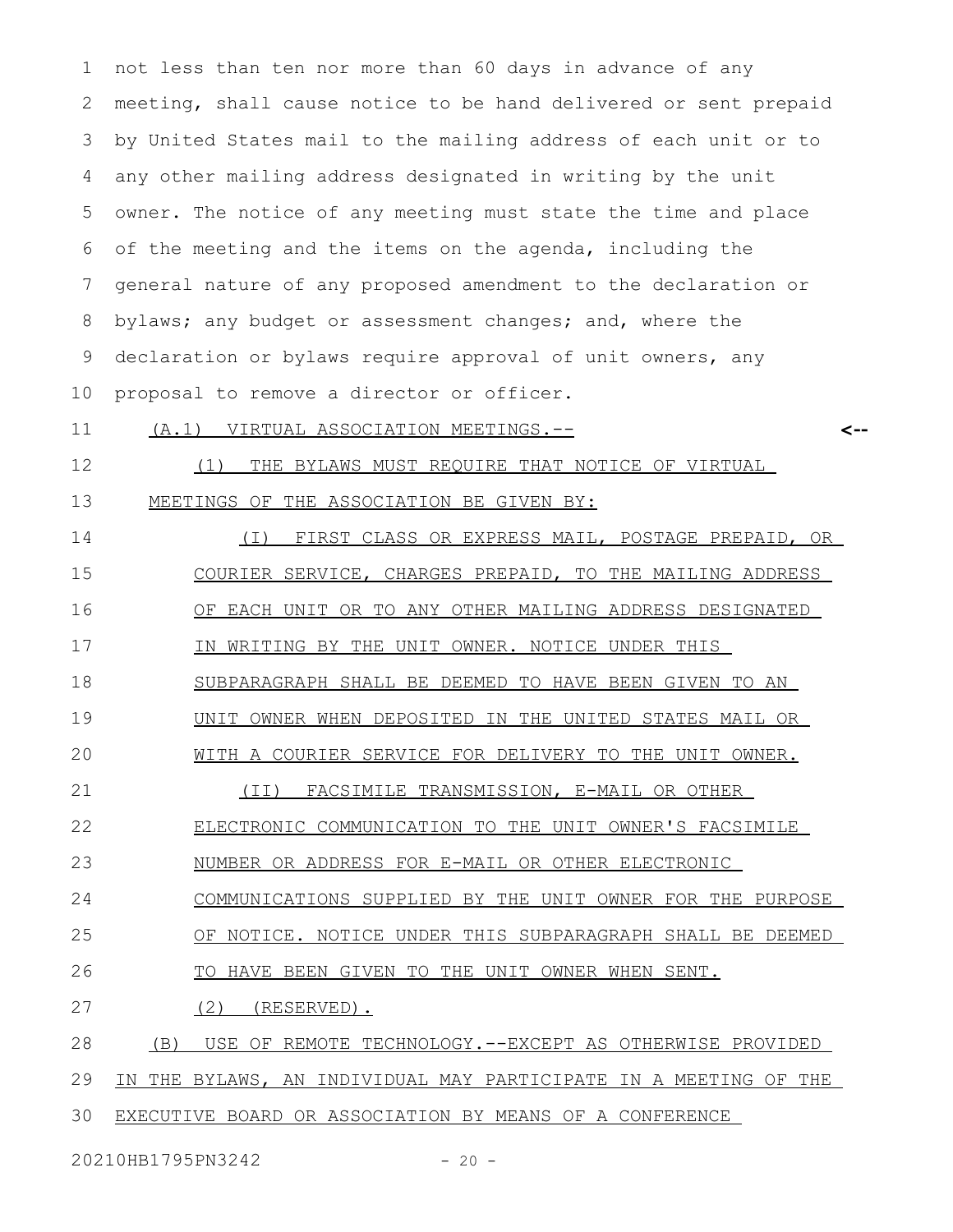| 1            | TELEPHONE OR OTHER REMOTE ELECTRONIC TECHNOLOGY, INCLUDING THE          |
|--------------|-------------------------------------------------------------------------|
| $\mathbf{2}$ | INTERNET, WHICH ALLOWS EACH PARTICIPANT IN THE MEETING TO HEAR          |
| 3            | EACH OTHER. PARTICIPATION IN A MEETING AS AUTHORIZED UNDER THIS         |
| 4            | SUBSECTION SHALL BE DEEMED IN-PERSON ATTENDANCE AT THE MEETING.         |
| 5            | (C) Election sessions.--The bylaws shall require that a <--             |
| 6            | special session of the association be held not later than seven         |
| 7            | days before the election of an executive board member or officer        |
| 8            | of the association to allow the unit owners to meet each                |
| $\mathsf 9$  | candidate for an executive board position or officer position. A        |
| 10           | special session under this subsection may be held virtually or          |
| 11           | in person. Each candidate for an executive board position or            |
| 12           | officer position with the association shall have equal time to          |
| 13           | address the unit owners during a special session under this             |
| 14           | subsection.                                                             |
| 15           | \$ 5412. Effect of violations on rights of action.<br><--               |
| 16           | General rule. If a declarant or (any other person) an<br><del>(a)</del> |
|              |                                                                         |
| 17           | executive board member subject to this subpart violates any-            |
| 18           | provision of this subpart or any provisions of the declaration          |
| 19           | or bylaws - any<br>in executing his or her duties as a declarant        |
| 20           | or an executive board member:                                           |
| 21           | (1) Any person or class of persons adversely affected by-               |
| 22           | the violation has a claim for appropriate relief.                       |
| 23           | (2) The violation shall constitute an unfair trade-                     |
| 24           | practice as defined in and may be enforced by the Office of             |
| 25           | Attorney General under the act of December 17, 1968                     |
| 26           | (P.L.1224, No.387), known as the Unfair Trade Practices and             |
| 27           | Consumer Protection Law.                                                |
| 28           | (b) Punitive damages. Punitive damages may be awarded in                |
| 29           | the case of a willful violation of the subpart and, if-                 |

20210HB1795PN3242 - 21 -